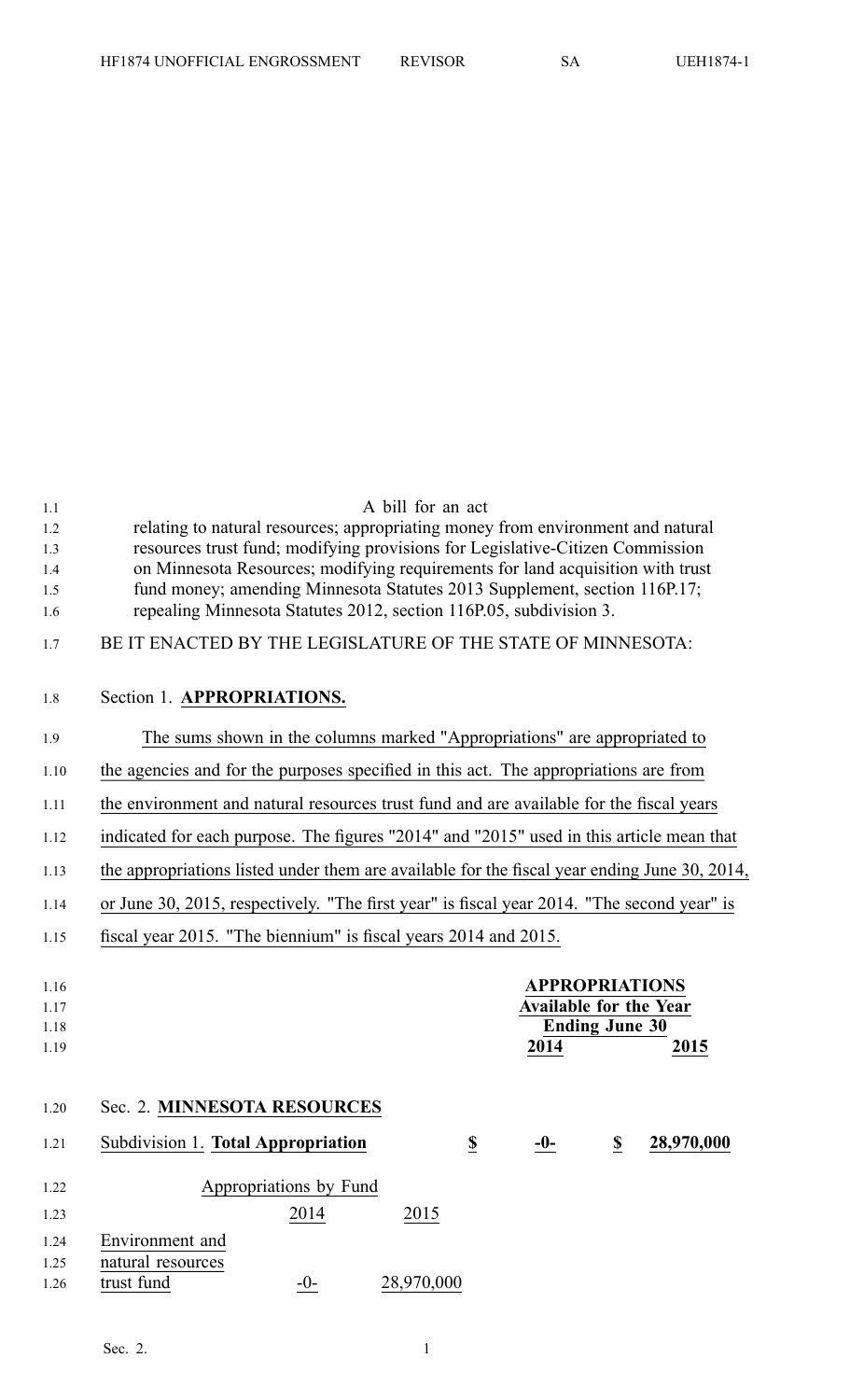2.15 Subd. 3. **Water Resources** -0- 4,579,000

| 2.1          | The amounts that may be spent for each                                                           |
|--------------|--------------------------------------------------------------------------------------------------|
| 2.2          | purpose are specified in the following                                                           |
| 2.3          | subdivisions.                                                                                    |
| 2.4          | Appropriations are available for two                                                             |
| 2.5          | years beginning July 1, 2014, unless                                                             |
| 2.6          | otherwise stated in the appropriation. Any                                                       |
| 2.7          | unencumbered balance remaining in the first                                                      |
| 2.8          | year does not cancel and is available for the                                                    |
| 2.9          | second year.                                                                                     |
| 2.10         | Subd. 2. Definition                                                                              |
| 2.11         | "Trust fund" means the Minnesota                                                                 |
| 2.12         | environment and natural resources trust fund                                                     |
| 2.13         | referred to in Minnesota Statutes, section                                                       |
| 2.14         | 116P.02, subdivision 6.                                                                          |
| 2.15         | Subd. 3. Water Resources                                                                         |
| 2.16<br>2.17 | (a) Solar-Driven Destruction of Pesticides,<br><b>Pharmaceuticals, and Contaminants in Water</b> |
| 2.18         | \$291,000 the second year is from the                                                            |
| 2.19         | trust fund to the Board of Regents of the                                                        |
| 2.20         | University of Minnesota to quantify the                                                          |
| 2.21         | solar-driven destruction of contaminants                                                         |
| 2.22         | reacting with dissolved organic matter to                                                        |
| 2.23         | optimize water treatment methods and guide                                                       |
| 2.24         | reuse. This appropriation is available until                                                     |
| 2.25         | June 30, 2017, by which time the project must                                                    |
| 2.26         | be completed and final products delivered.                                                       |
| 2.27<br>2.28 | (b) Methods to Protect Beneficial Bacteria from<br><b>Contaminants to Preserve Water Quality</b> |
| 2.29         | \$279,000 the second year is from the                                                            |
| 2.30         | trust fund to the Board of Regents of the                                                        |
| 2.31         | University of Minnesota to research how                                                          |
| 2.32         | and why bacteria that provide ecological                                                         |
| 2.33         | functions humans depend on for water                                                             |
| 2.34         | quality are affected by exposure to certain                                                      |
| 2.35         | man-made perfluorinated chemicals entering                                                       |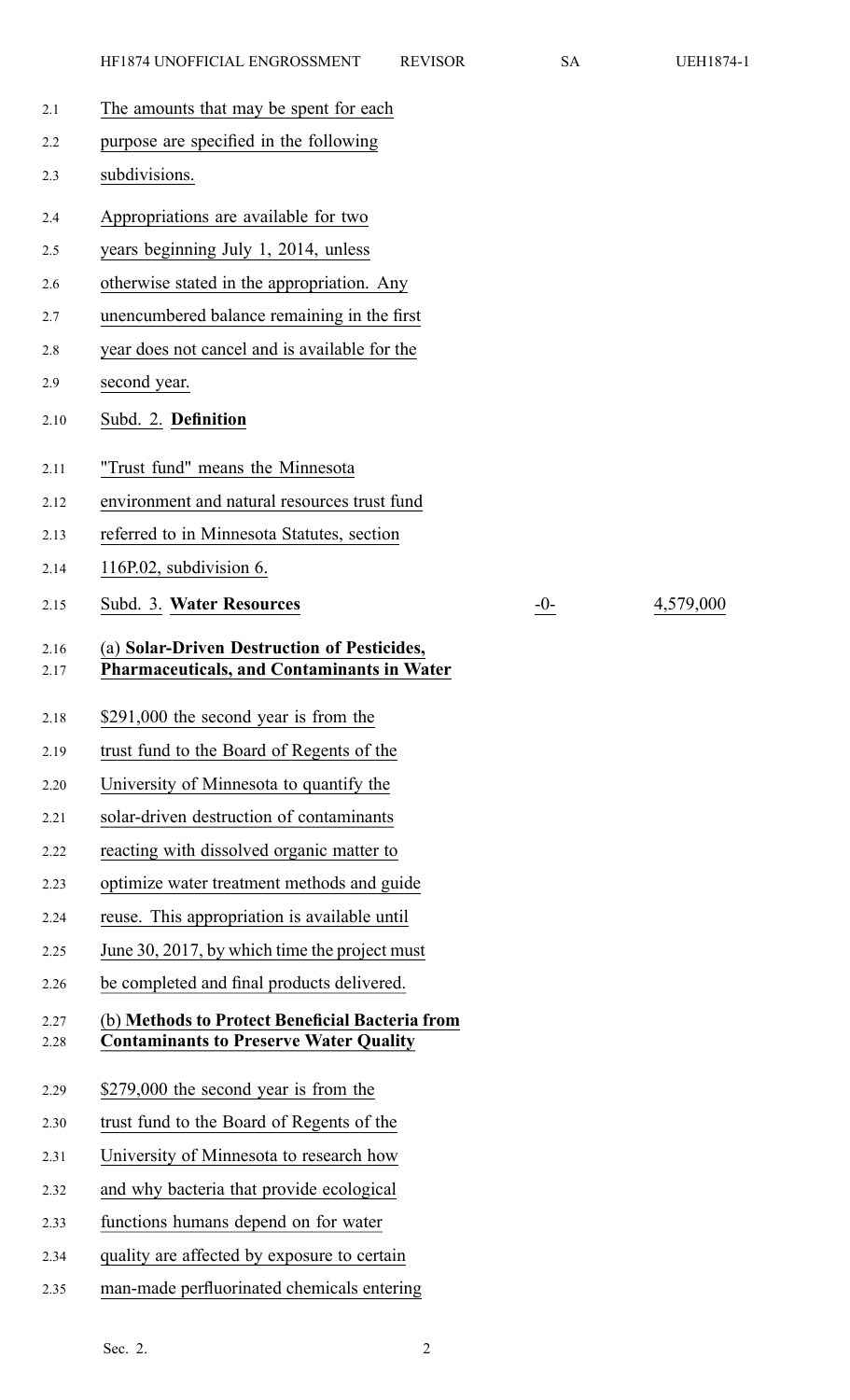- 3.1 the wastewater treatment system in order to
- 3.2 identify methods that can be implemented to
- 3.3 protect those bacterial functions from being
- 3.4 degraded. This appropriation is available
- 3.5 until June 30, 2017, by which time the
- 3.6 project must be completed and final products
- 3.7 delivered.

### 3.8 (c) **Triclosan Impacts on Wastewater Treatment**

- 3.9 \$380,000 the second year is from the
- 3.10 trust fund to the Board of Regents of the
- 3.11 University of Minnesota to assess the role
- 3.12 of the commercially used antibacterial agen<sup>t</sup>
- 3.13 triclosan in creating antibiotic resistant
- 3.14 bacteria during the municipal wastewater
- 3.15 treatment process. This appropriation is
- 3.16 available until June 30, 2017, by which time
- 3.17 the project must be completed and final
- 3.18 products delivered.

#### 3.19 (d) **Evaluation of Wastewater Nitrogen and** 3.20 **Estrogen Treatment Options**

- 3.21 \$500,000 the second year is from the
- 3.22 trust fund to the Board of Regents of the
- 3.23 University of Minnesota to examine the
- 3.24 performance of new wastewater contaminant
- 3.25 treatment options under Minnesota weather
- 3.26 conditions in order to understand how to
- 3.27 improve wastewater treatment of nitrogen
- 3.28 and estrogenic compounds, decrease costs
- 3.29 and energy use, and safeguard aquatic
- 3.30 species. This appropriation is available until
- 3.31 June 30, 2017, by which time the project must
- 3.32 be completed and final products delivered.

# 3.33 (e) **Antibiotics and Antibiotic-Resistant Genes**

3.34 **in Minnesota Lakes**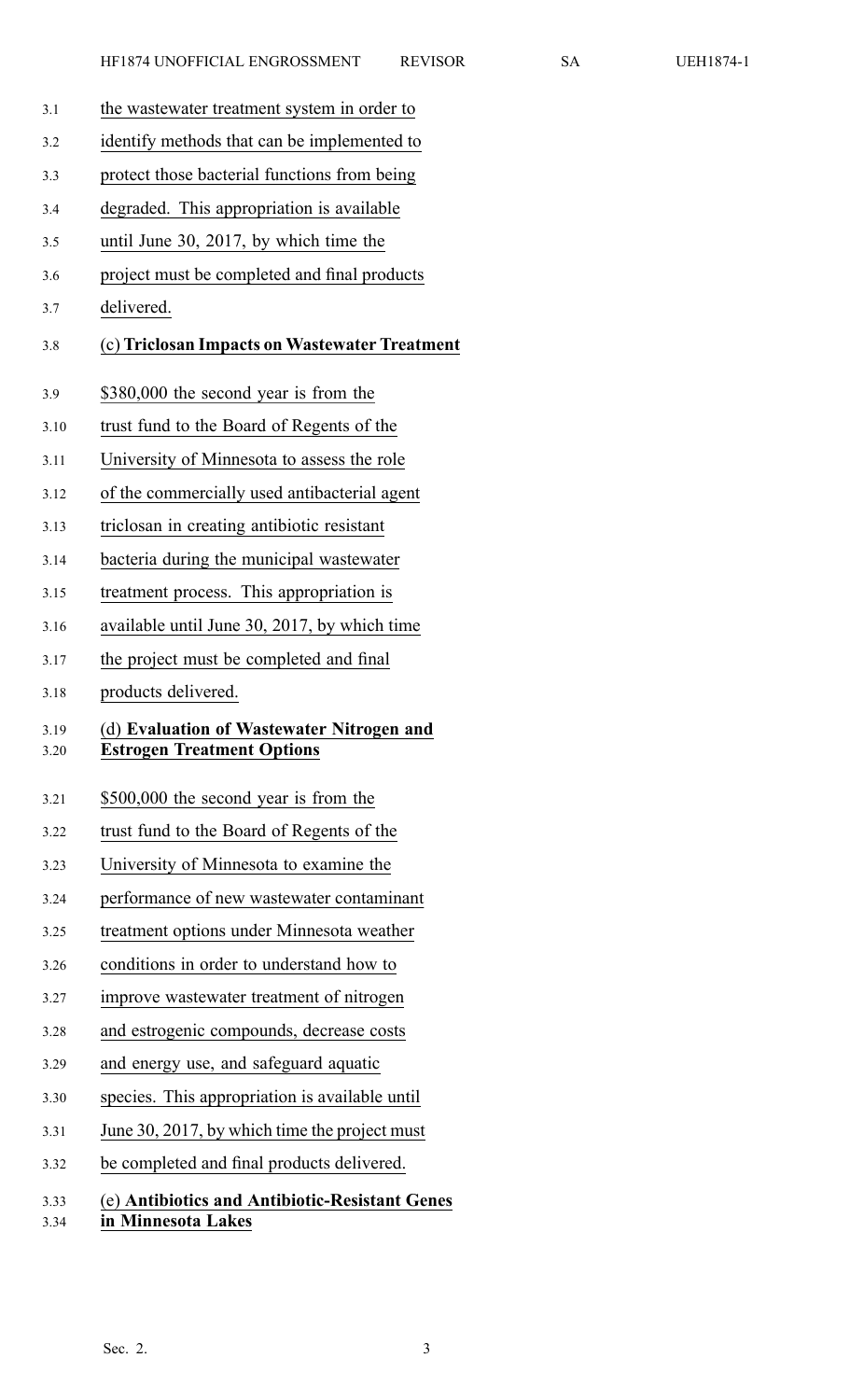- 4.1 \$300,000 the second year is from the trust 4.2 fund to the Board of Regents of the University 4.3 of Minnesota to quantify the relationship 4.4 between antibiotics and antibiotic-resistant 4.5 bacteria in Minnesota lakes to determine if 4.6 improved wastewater treatment is necessary 4.7 to protect human and aquatic health. This 4.8 appropriation is available until June 30, 4.9 2017, by which time the project must be 4.10 completed and final products delivered. 4.11 (f) **Impacts of Estrogen Exposure on** 4.12 **Minnesota's Shallow Lake Wildlife** 4.13 \$136,000 the second year is from the trust 4.14 fund to the commissioner of natural resources 4.15 for an agreemen<sup>t</sup> with the University of 4.16 St. Thomas to use biological samples 4.17 already gathered from shallow lakes across 4.18 Minnesota to determine the environmental 4.19 estrogen exposure impacts on aquatic 4.20 wildlife in shallow lakes for enhanced land 4.21 and lake management. This appropriation 4.22 is available until June 30, 2017, by which 4.23 time the project must be completed and final 4.24 products delivered. 4.25 (g) **Watershed-Scale Monitoring of Long-Term** 4.26 **Best Management Practice Effectiveness** 4.27 \$900,000 the second year is from the trust 4.28 fund to the Science Museum of Minnesota 4.29 for the St. Croix Watershed Research 4.30 Station to evaluate the effectiveness of best 4.31 managemen<sup>t</sup> practices in reducing sediment 4.32 and nutrient loads at watershed scales over 4.33 long time periods. This appropriation is 4.34 available until June 30, 2017, by which time 4.35 the project must be completed and final
- 4.36 products delivered.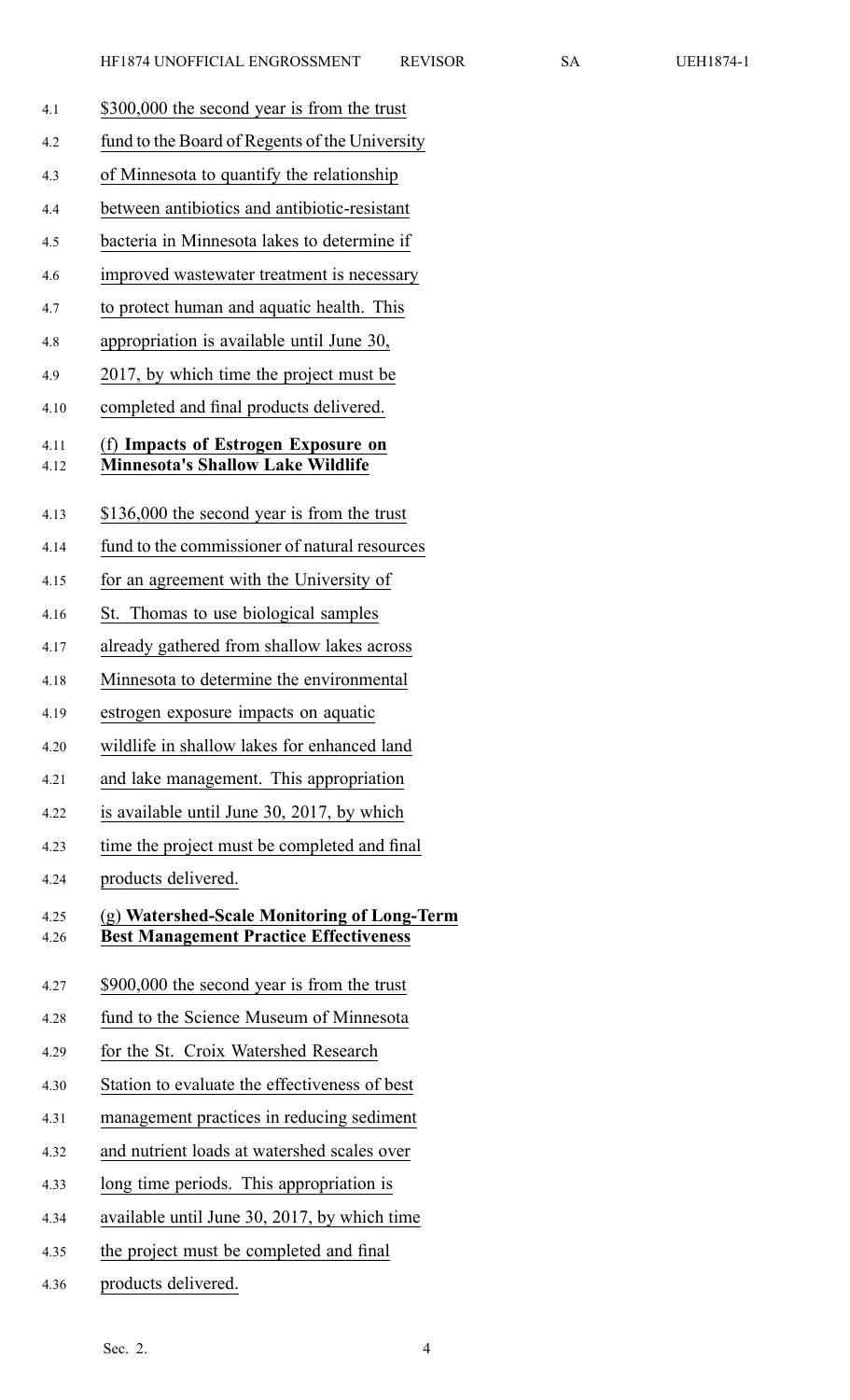| 5.1<br>5.2   | (h) Protection of State's Confined Drinking<br><b>Water Aquifers</b>       |
|--------------|----------------------------------------------------------------------------|
| 5.3          | \$394,000 the second year is from the trust                                |
| 5.4          | fund to the commissioner of natural resources                              |
| 5.5          | for an agreement with the United States                                    |
| 5.6          | Geological Survey to test methods of defining                              |
| 5.7          | properties of confined drinking water aquifers                             |
| 5.8          | in order to improve water management.                                      |
| 5.9          | This appropriation is available until June                                 |
| 5.10         | 30, 2017, by which time the project must be                                |
| 5.11         | completed and final products delivered.                                    |
| 5.12<br>5.13 | (i) Watershed Water Budgets for Managing<br><b>Minnesota's Groundwater</b> |
| 5.14         | \$129,000 the second year is from the                                      |
| 5.15         | trust fund to the commissioner of natural                                  |
| 5.16         | resources for an agreement with the United                                 |
| 5.17         | States Geological Survey to create a pilot                                 |
| 5.18         | study to calculate complete watershed water                                |
| 5.19         | budgets for two counties in Minnesota for                                  |
| 5.20         | enhanced groundwater management. This                                      |
| 5.21         | appropriation is available until June 30,                                  |
| 5.22         | 2017, by which time the project must be                                    |
| 5.23         | completed and final products delivered.                                    |
| 5.24<br>5.25 | (j) Identifying Causes of Exceptionally High<br><b>Mercury in Fish</b>     |
| 5.26         | \$743,000 the second year is from the trust                                |
| 5.27         | fund to the commissioner of the Pollution                                  |
| 5.28         | Control Agency to quantify the probable                                    |
| 5.29         | causes of high mercury levels in fish within                               |
| 5.30         | the Roseau River and two tributaries of                                    |
| 5.31         | the Red River of the North by comparing                                    |
| 5.32         | mercury movements within watersheds                                        |
| 5.33         | to understand the drivers of mercury                                       |
| 5.34         | biomagnifications in the food web of rivers                                |
| 5.35         | with similarly high mercury levels and to                                  |

5.36 guide further mercury reduction initiatives.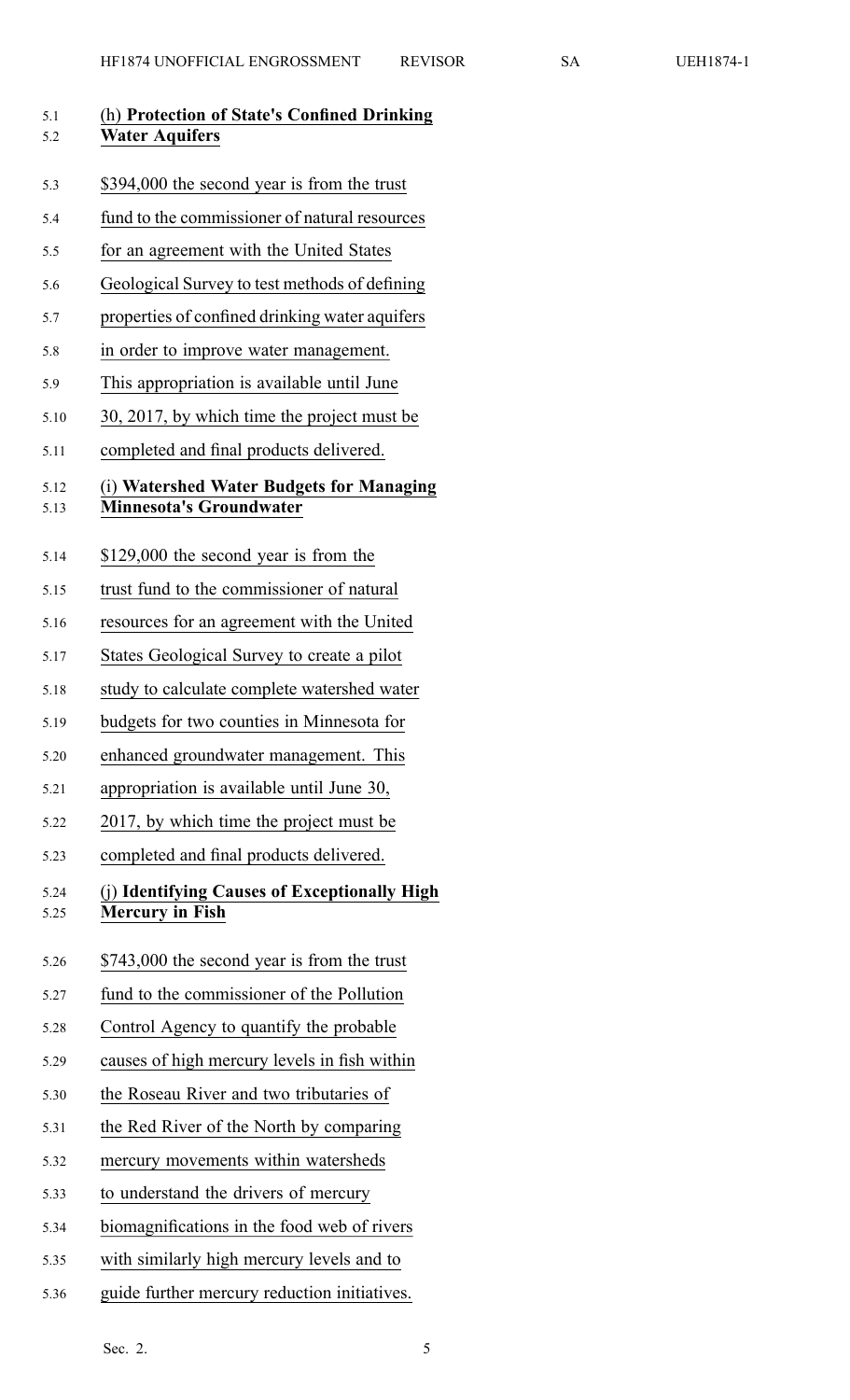| 6.1          | This appropriation is available until June                                         |
|--------------|------------------------------------------------------------------------------------|
| 6.2          | 30, 2017, by which time the project must be                                        |
| 6.3          | completed and final products delivered.                                            |
| 6.4          | (k) Reducing Lake Quality Impairments                                              |
| 6.5          | through Citizen Action                                                             |
| 6.6          | \$59,000 the second year is from the trust fund                                    |
| 6.7          | to the commissioner of natural resources for                                       |
| 6.8          | an agreement with the Freshwater Society to                                        |
| 6.9          | train lake associations and other stakeholder                                      |
| 6.10         | groups to develop lake management plans                                            |
| 6.11         | and to implement science-based, citizen-led                                        |
| 6.12         | water quality improvement projects on                                              |
| 6.13         | impaired lakes in west central Minnesota.                                          |
| 6.14         | This appropriation is available until June                                         |
| 6.15         | 30, 2017, by which time the project must be                                        |
| 6.16         | completed and final products delivered.                                            |
| 6.17<br>6.18 | (1) Rainwater Reuse and Valuation<br>Investigation                                 |
|              |                                                                                    |
| 6.19         | \$300,000 the second year is from the trust                                        |
| 6.20         | fund to the Board of Regents of the University                                     |
| 6.21         | of Minnesota to design, install, and monitor a                                     |
| 6.22         | rainwater reuse system for use in evaporative                                      |
| 6.23         | chiller systems and identify other potential                                       |
| 6.24         | applications for rainwater reuse systems.                                          |
|              |                                                                                    |
| 6.25<br>6.26 | (m) Measuring Hydrologic Benefits from<br><b>Glacial Ridge Habitat Restoration</b> |
| 6.27         | \$168,000 the second year is from the                                              |
| 6.28         | trust fund to the commissioner of natural                                          |
| 6.29         | resources for an agreement with the Red                                            |
| 6.30         | Lake Watershed District and the United                                             |
| 6.31         | States Geological Survey for completion of                                         |
| 6.32         | the analysis of flooding and water-quality                                         |
| 6.33         | benefits resulting from wetland and prairie                                        |
| 6.34         | restorations at Glacial Ridge National                                             |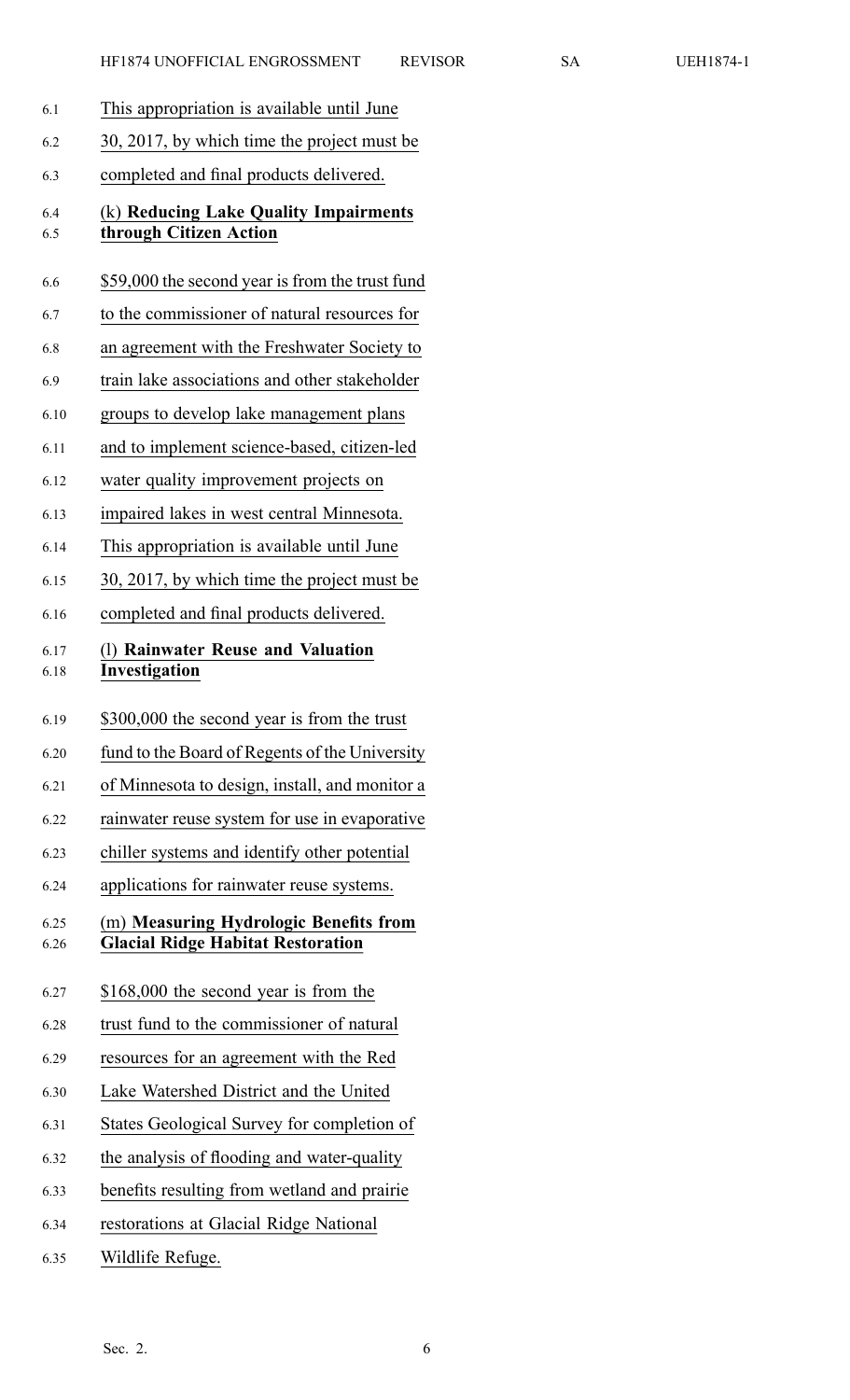| 7.1<br>7.2   | Subd. 4. Aquatic and Terrestrial Invasive<br><b>Species</b>                                 | $-0-$ | 2,298,000 |
|--------------|---------------------------------------------------------------------------------------------|-------|-----------|
| 7.3<br>7.4   | (a) Blocking Bighead, Silver, and Other<br><b>Invasive Carp by Optimizing Lock and Dams</b> |       |           |
| 7.5          | \$854,000 the second year is from the                                                       |       |           |
| 7.6          | trust fund to the Board of Regents of the                                                   |       |           |
| 7.7          | University of Minnesota to collaborate with                                                 |       |           |
| 7.8          | the United States Army Corps of Engineers                                                   |       |           |
| 7.9          | to develop ways, including new technologies,                                                |       |           |
| 7.10         | to modify the operations of Lock and Dam                                                    |       |           |
| 7.11         | Numbers 2 to 8 to optimize their ability to                                                 |       |           |
| 7.12         | impede invasive carp movement into the                                                      |       |           |
| 7.13         | Minnesota, St. Croix, and Mississippi Rivers.                                               |       |           |
| 7.14         | This appropriation is available until June                                                  |       |           |
| 7.15         | 30, 2017, by which time the project must be                                                 |       |           |
| 7.16         | completed and final products delivered.                                                     |       |           |
| 7.17<br>7.18 | (b) Bioacoustics to Detect, Deter, and Eliminate<br><b>Silver Carp</b>                      |       |           |
| 7.19         | \$262,000 the second year is from the trust                                                 |       |           |
| 7.20         | fund to the Board of Regents of the University                                              |       |           |
| 7.21         | of Minnesota-Duluth to develop bioacoustic                                                  |       |           |
| 7.22         | technology for detection and early warning                                                  |       |           |
| 7.23         | systems, capture and elimination methods,                                                   |       |           |
| 7.24         | and deterrent systems for silver carp. This                                                 |       |           |
| 7.25         | appropriation is available until June 30,                                                   |       |           |
| 7.26         | 2017, by which time the project must be                                                     |       |           |
| 7.27         | completed and final products delivered.                                                     |       |           |
| 7.28<br>7.29 | (c) Northwest Minnesota Regional Aquatic<br><b>Invasive Species Prevention Pilot</b>        |       |           |
| 7.30         | \$219,000 the second year is from the                                                       |       |           |
| 7.31         | trust fund to the commissioner of natural                                                   |       |           |
| 7.32         | resources for an agreement with the Red                                                     |       |           |
| 7.33         | River Basin Commission to develop aquatic                                                   |       |           |
| 7.34         | invasive species prevention strategies on a                                                 |       |           |
| 7.35         | watershed scale and develop materials to                                                    |       |           |
| 7.36         | sustain watershed scale decision-making                                                     |       |           |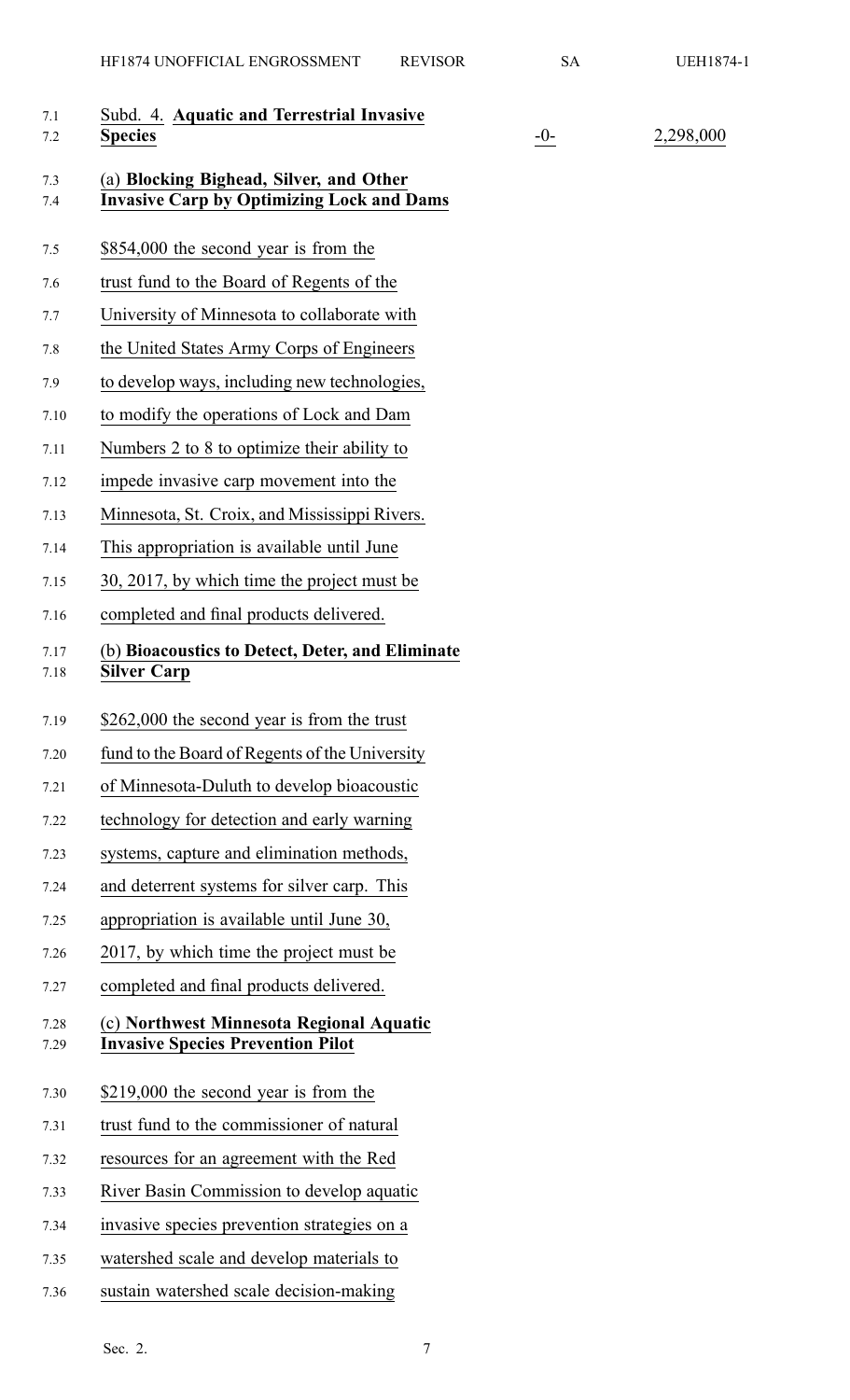| 8.1          | and implementation. This initiative must                                    |
|--------------|-----------------------------------------------------------------------------|
| 8.2          | be coordinated with the Department of                                       |
| 8.3          | Natural Resources and outdoor heritage fund                                 |
| 8.4          | activities for locally based invasive species                               |
| 8.5          | control. Specific reporting and analysis of                                 |
| 8.6          | outcomes and findings of this alternative                                   |
| 8.7          | approach must be provided to enable                                         |
| 8.8          | duplication in other regions of the state.                                  |
| 8.9<br>8.10  | (d) Biosurveillance and Biocontrol of Emerald<br><b>Ash Borer - Phase 2</b> |
| 8.11         | \$447,000 the second year is from the trust                                 |
| 8.12         | fund to the commissioner of agriculture                                     |
| 8.13         | in cooperation with the University of                                       |
| 8.14         | Minnesota to continue to monitor ash tree                                   |
| 8.15         | and emerald ash borer populations and                                       |
| 8.16         | expand the biological control implementation                                |
| 8.17         | for emerald ash borer management. This                                      |
| 8.18         | appropriation is available until June 30,                                   |
| 8.19         | 2017, by which time the project must be                                     |
| 8.20         | completed and final products delivered.                                     |
|              |                                                                             |
| 8.21<br>8.22 | (e) Mountain Pine Beetle Invasive Threat to<br><b>Minnesota's Pines</b>     |
| 8.23         | \$175,000 the second year is from the trust                                 |
| 8.24         | fund to the Board of Regents of the University                              |
| 8.25         | of Minnesota and \$75,000 the second year                                   |
| 8.26         | is from the trust fund to the commissioner                                  |
| 8.27         | of agriculture to survey for the presence and                               |
| 8.28         | characterize the potential risk of the invasive                             |
| 8.29         | mountain pine beetle to Minnesota's pine                                    |
| 8.30         | forests to inform early detection and rapid                                 |
| 8.31         | response. This appropriation is available                                   |
| 8.32         | until June 30, 2017, by which time the                                      |
| 8.33         | project must be completed and final products                                |

# 8.35 (f) **Brown Marmorated Stink Bug Monitoring** 8.36 **and Biocontrol Evaluation**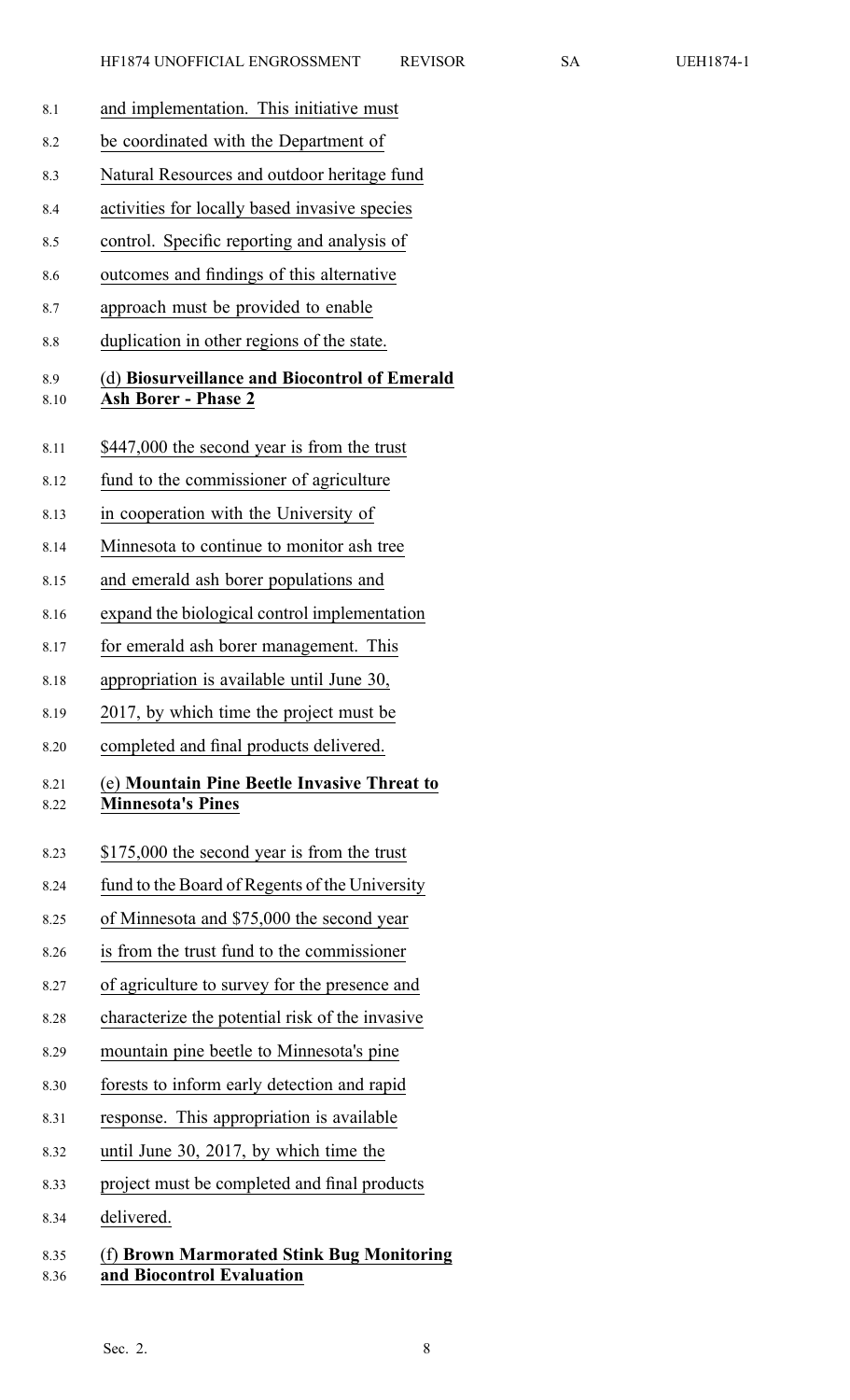| 9.1          | \$99,000 the second year is from the trust                                  |
|--------------|-----------------------------------------------------------------------------|
| 9.2          | fund to the commissioner of agriculture                                     |
| 9.3          | and \$167,000 the second year is from the                                   |
| 9.4          | trust fund to the Board of Regents of the                                   |
| 9.5          | University of Minnesota to monitor for brown                                |
| 9.6          | marmorated stink bugs to identify problem                                   |
| 9.7          | areas, target biocontrol efforts, and evaluate                              |
| 9.8          | the suitability of candidate biological                                     |
| 9.9          | control agents for use in Minnesota. This                                   |
| 9.10         | appropriation is available until June 30,                                   |
| 9.11         | 2017, by which time the project must be                                     |
| 9.12         | completed and final products delivered.                                     |
| 9.13         | Subd. 5. Foundational Natural Resource Data                                 |
| 9.14         | and Information                                                             |
| 9.15         | (a) Update Statewide Land Cover Use Map                                     |
| 9.16         | \$300,000 the second year is from the trust                                 |
| 9.17         | fund to the Board of Regents of the University                              |
| 9.18         | of Minnesota to update Minnesota's land                                     |
| 9.19         | cover data at moderate spatial resolution                                   |
| 9.20         | statewide and at high resolution for selected                               |
| 9.21         | areas, distribute products, and provide                                     |
| 9.22         | training. This appropriation is available until                             |
| 9.23         | June 30, 2017, by which time the project must                               |
| 9.24         | be completed and final products delivered.                                  |
| 9.25<br>9.26 | (b) State Spring Inventory for Resource<br><b>Management and Protection</b> |
| 9.27         | \$200,000 the second year is from the                                       |
| 9.28         | trust fund to the commissioner of natural                                   |
| 9.29         | resources to develop necessary protocols,                                   |
| 9.30         | processes, and definitions of springs along                                 |
| 9.31         | with limited field testing of inventory                                     |
| 9.32         | procedures in priority areas to enable a                                    |
| 9.33         | systematic inventory of springs statewide                                   |
| 9.34         | needed to maintain spring flows and protect                                 |
| 9.35         | groundwater-dependent resources. This                                       |

9.36 appropriation is available until June 30,

9.14 **and Information** -0- 4,210,000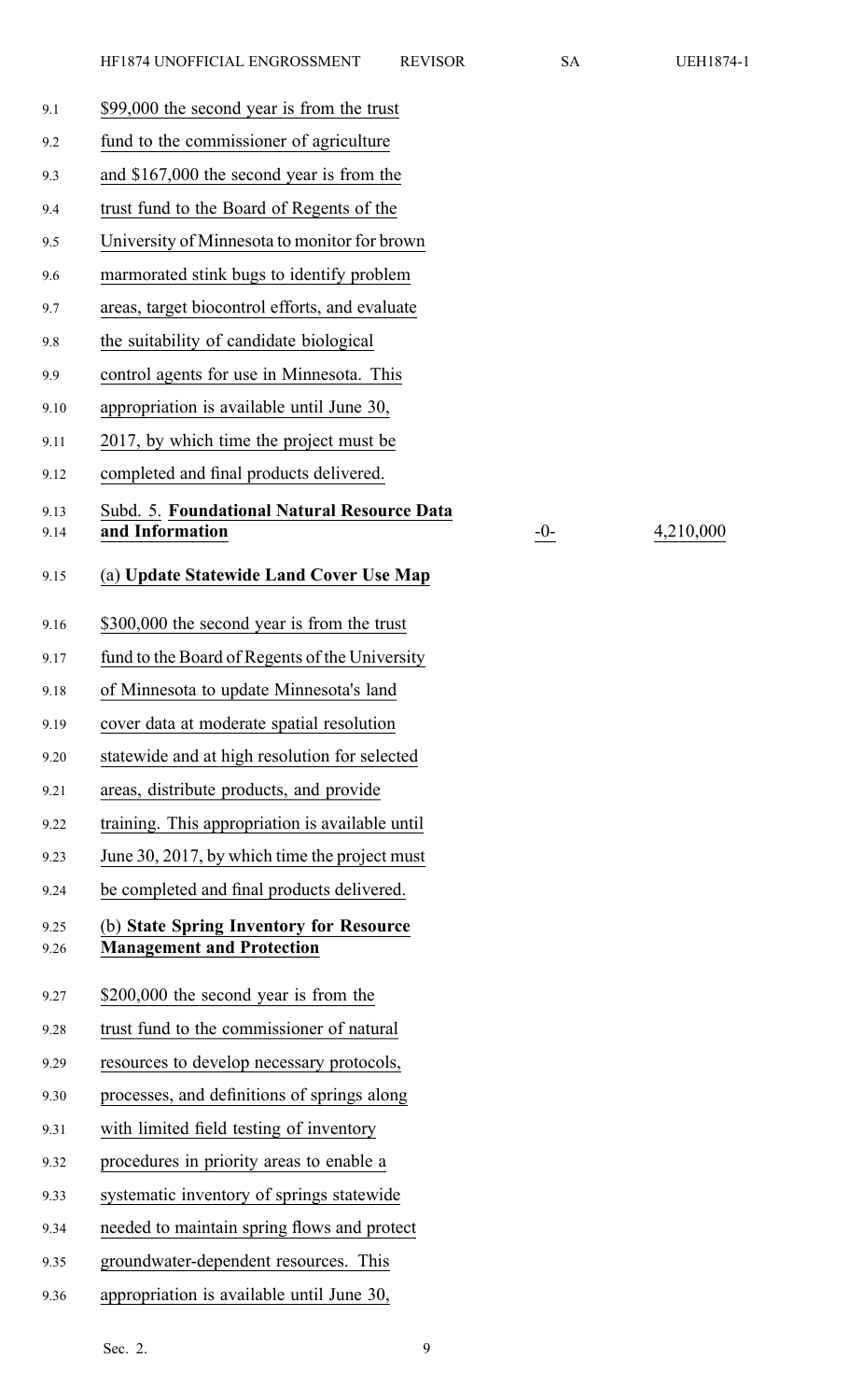- 10.1 2017, by which time the project must be
- 10.2 completed and final products delivered.

# 10.3 (c) **Drainage Records Modernization and** 10.4 **Statewide Geographic Information System** 10.5 **Database**

- 10.6 \$230,000 the second year is from the
- 10.7 trust fund to the Board of Water and
- 10.8 Soil Resources to develop <sup>a</sup> template and
- 10.9 Web-based geographic information system
- 10.10 (GIS) database portal to facilitate statewide
- 10.11 modernization of public drainage records
- 10.12 under Minnesota Statutes, chapter 103E, and
- 10.13 integrate new specifications into existing
- 10.14 drainage records modernization guidelines.
- 10.15 This appropriation is available until June
- 10.16 30, 2017, by which time the project must be
- 10.17 completed and final products delivered.

# 10.18 (d) **Restoring Forest Inventory Data**

- 10.19 \$100,000 the second year is from the trust
- 10.20 fund to the Board of Regents of the University
- 10.21 of Minnesota to obtain and restore statewide
- 10.22 forest inventories of 1935, 1953, and 1966
- 10.23 to link with more recent data to improve
- 10.24 understanding of historical forest trends and
- 10.25 enhance long-term ecological monitoring.

# 10.26 (e) **Assessing Species Vulnerability to Climate** 10.27 **Change Using Phenology**

- 10.28 \$175,000 the second year is from the
- 10.29 trust fund to the Board of Regents of the
- 10.30 University of Minnesota to compile and use
- 10.31 historical datasets to assess change over
- 10.32 time in the ecology of Minnesota species,
- 10.33 identify vulnerable species, and inform
- 10.34 managemen<sup>t</sup> strategies for climate change.
- 10.35 This appropriation is available until June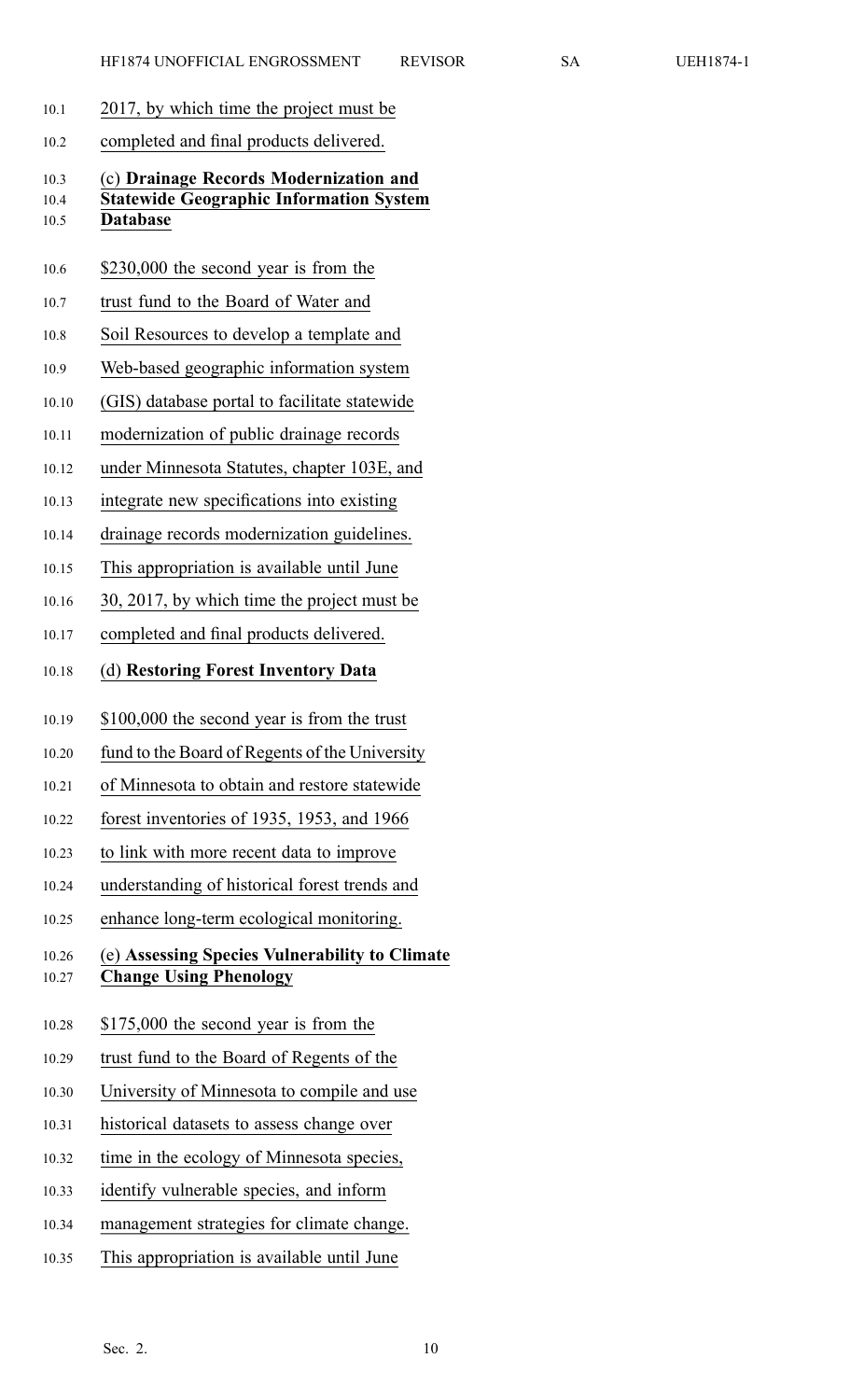- 11.1 30, 2017, by which time the project must be
- 11.2 completed and final products delivered.
- 11.3 (f) **Minnesota Breeding Bird Atlas - Final Phase**
- 11.4 \$300,000 the second year is from the trust
- 11.5 fund to the commissioner of natural resources
- 11.6 for an agreemen<sup>t</sup> with Audubon Minnesota to
- 11.7 complete <sup>a</sup> statewide survey of Minnesota's
- 11.8 breeding bird distributions through final
- 11.9 analysis, preparation, and dissemination of
- 11.10 information collected on an ongoing basis
- 11.11 since 2008 on breeding birds in the state.
- 11.12 The completed atlas must be available for
- 11.13 download from the Internet free of charge.
- 11.14 This appropriation is available until June
- 11.15 30, 2017, by which time the project must be
- 11.16 completed and final products delivered.

# 11.17 (g) **Assessing Contaminants in Minnesota's** 11.18 **Loons and Pelicans - Phase 2**

- 11.19 \$260,000 the second year is from the trust
- 11.20 fund to the commissioner of natural resources
- 11.21 to continue to assess the potential impact
- 11.22 of petroleum, dispersants, and heavy metal
- 11.23 contaminants from the Deepwater Horizon oil
- 11.24 spill in the Gulf of Mexico on the wintering
- 11.25 habitat of Minnesota's common loons
- 11.26 and white pelicans using radiotelemetry,
- 11.27 geolocators, and contaminant analysis.

### 11.28 (h) **Sandhill Crane Populations and** 11.29 **Management in Minnesota**

- 11.30 \$250,000 the second year is from the
- 11.31 trust fund to the Board of Regents of
- 11.32 the University of Minnesota to delineate
- 11.33 population boundaries, habitat use relative to
- 11.34 crop depredation, and migration patterns and
- 11.35 survival of Minnesota's two populations of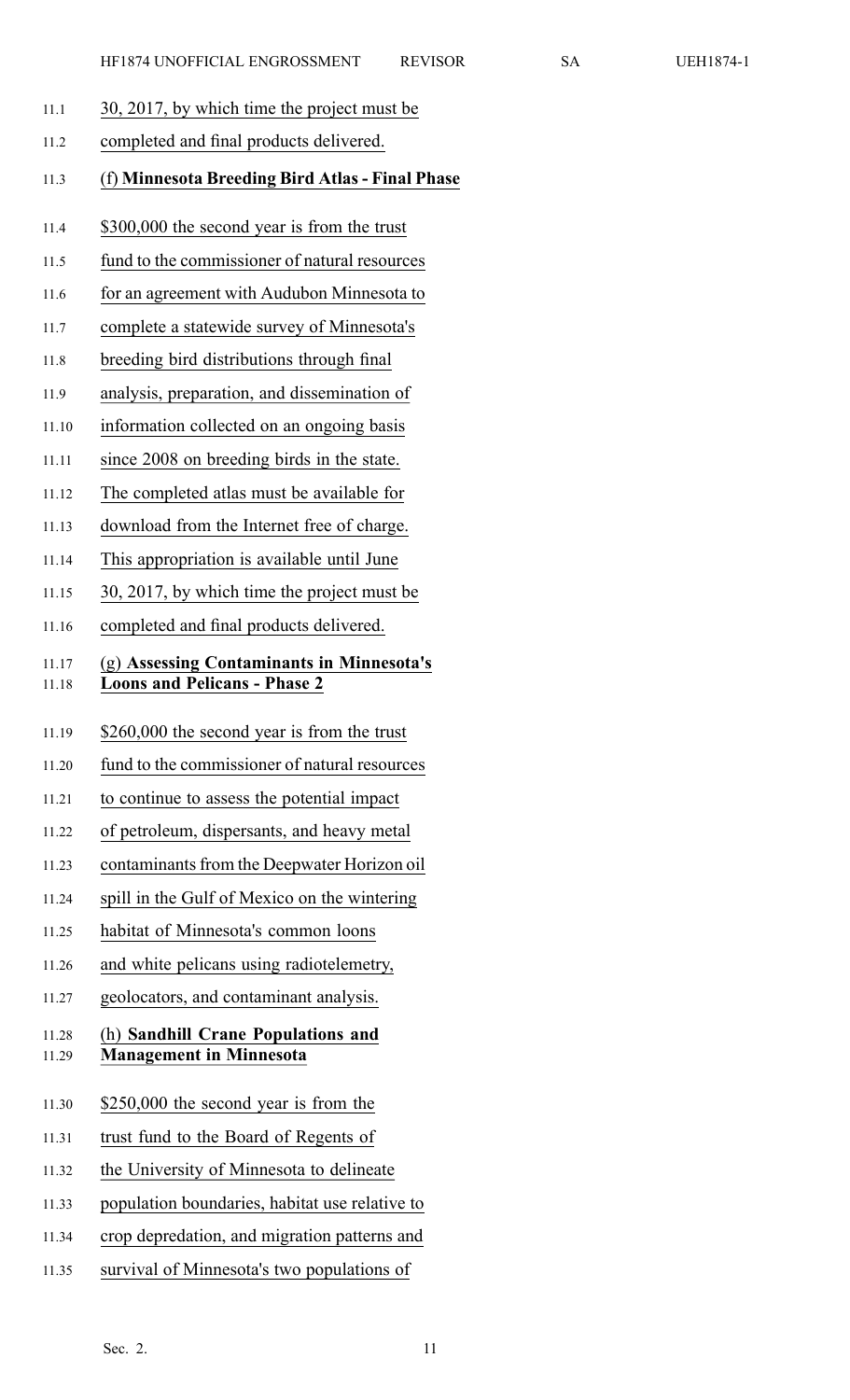| 12.1           | sandhill cranes, Mid-continent and Eastern.                                            |
|----------------|----------------------------------------------------------------------------------------|
| 12.2           | This appropriation is available until June                                             |
| 12.3           | 30, 2017, by which time the project must be                                            |
| 12.4           | completed and final products delivered.                                                |
| 12.5<br>12.6   | (i) Wild Bee Pollinator Surveys in<br><b>Prairie-Grassland Habitats</b>                |
| 12.7           | \$370,000 the second year is from the trust                                            |
| 12.8           | fund to the commissioner of natural resources                                          |
| 12.9           | to assess the current status and distribution                                          |
| 12.10          | of wild bee pollinators in prairie-grassland                                           |
| 12.11          | habitats of Minnesota.                                                                 |
| 12.12<br>12.13 | (j) Imperiled Prairie Butterfly Conservation,<br><b>Research, and Breeding Program</b> |
| 12.14          | \$380,000 the second year is from the trust                                            |
| 12.15          | fund to the Minnesota Zoological Garden                                                |
| 12.16          | and \$245,000 the second year is from the                                              |
| 12.17          | trust fund to the commissioner of natural                                              |
| 12.18          | resources to prevent the extirpation and                                               |
| 12.19          | possible extinction of imperiled native                                                |
| 12.20          | Minnesota butterfly species through                                                    |
| 12.21          | breeding, genetics and mortality research,                                             |
| 12.22          | inventory, monitoring, and public education.                                           |
| 12.23          | This appropriation is available until June                                             |
| 12.24          | 30, 2017, by which time the project must be                                            |
| 12.25          | completed and final products delivered.                                                |
| 12.26<br>12.27 | (k) Conserving Minnesota's Native Freshwater<br><b>Mussels</b>                         |
| 12.28          | \$350,000 the second year is from the                                                  |
| 12.29          | trust fund to the Board of Regents of the                                              |
| 12.30          | University of Minnesota in cooperation                                                 |
| 12.31          | with Macalester College to document                                                    |
| 12.32          | native freshwater mussel abundance                                                     |
| 12.33          | and distribution, quantify environmental                                               |
|                |                                                                                        |

- 12.34 conditions necessary to conserve Minnesota's
- 12.35 native freshwater mussels, and conduct
- 12.36 outreach to local organizations and the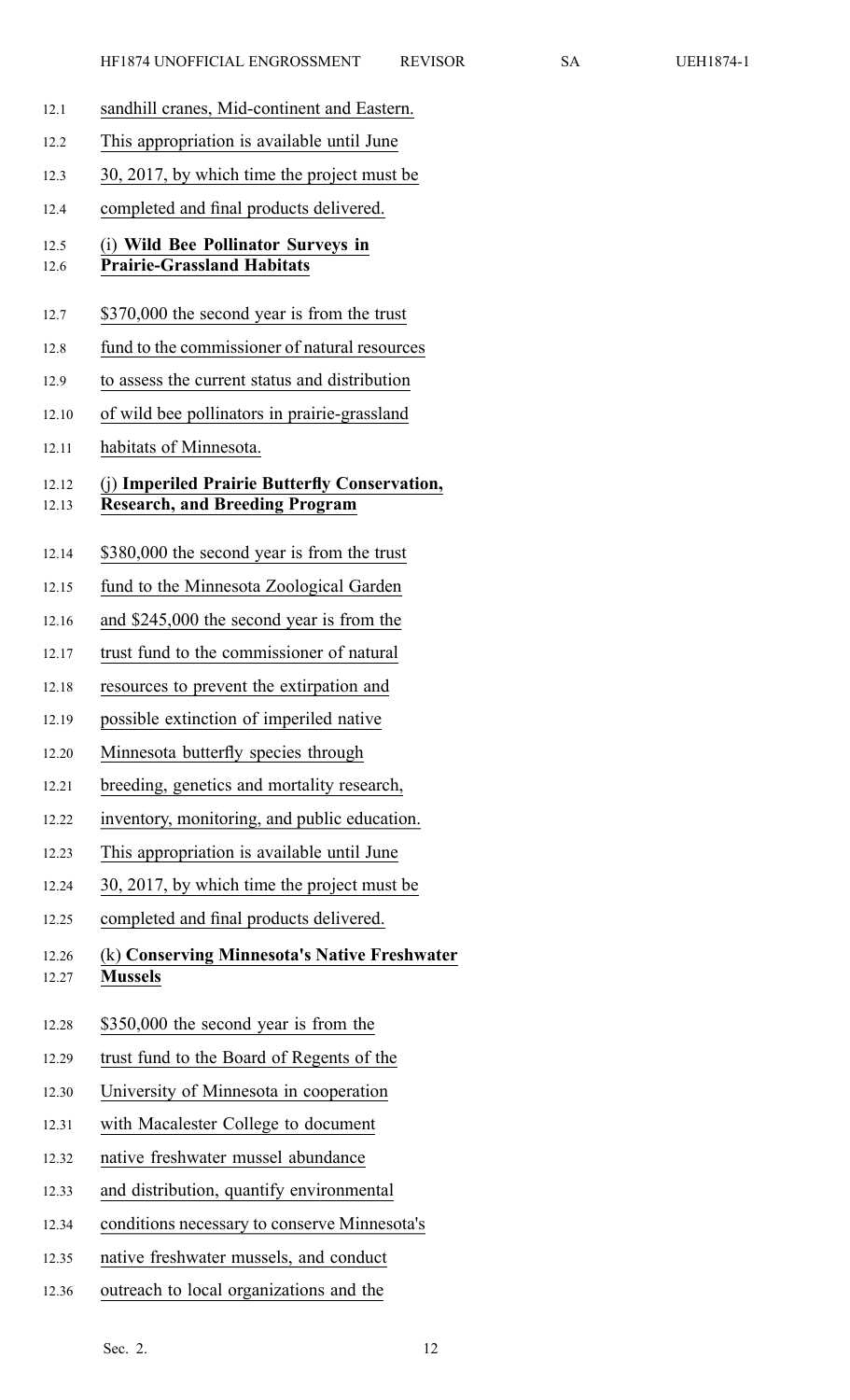- 13.1 public. This appropriation is available until
- 13.2 June 30, 2018, by which time the project must
- 13.3 be completed and final products delivered.

# 13.4 (l) **Impacts of Forest Quality on Declining** 13.5 **Minnesota Moose**

- 13.6 \$300,000 the second year is from the
- 13.7 trust fund to the Board of Regents of the
- 13.8 University of Minnesota in cooperation with
- 13.9 the Department of Natural Resources to
- 13.10 link regional patterns of moose abundance
- 13.11 through time to the distribution of food
- 13.12 and cover and determine if this distribution
- 13.13 affects the diet and survival of individual
- 13.14 moose. This appropriation is available until
- 13.15 June 30, 2017, by which time the project must
- 13.16 be completed and final products delivered.

# 13.17 (m) **Moose Decline and Air Temperatures in** 13.18 **Northeastern Minnesota**

- 13.19 \$600,000 the second year is from the
- 13.20 trust fund to the commissioner of natural
- 13.21 resources in cooperation with the University
- 13.22 of Minnesota to study the physiology and
- 13.23 behavior of adult moose and effects of female
- 13.24 condition on calf production and survival to
- 13.25 determine the impact of air temperature on
- 13.26 moose population performance and decline.
- 13.27 This appropriation is available until June
- 13.28 30, 2017, by which time the project must be
- 13.29 completed and final products delivered.

# 13.30 (n) **Expansion of Minnesota Wildflowers** 13.31 **Online Botanical Reference**

- 13.32 \$150,000 the second year is from the
- 13.33 trust fund to the commissioner of natural
- 13.34 resources for an agreemen<sup>t</sup> with Minnesota
- 13.35 Wildflowers Information to accelerate field
- 13.36 work for surveying and imaging of plant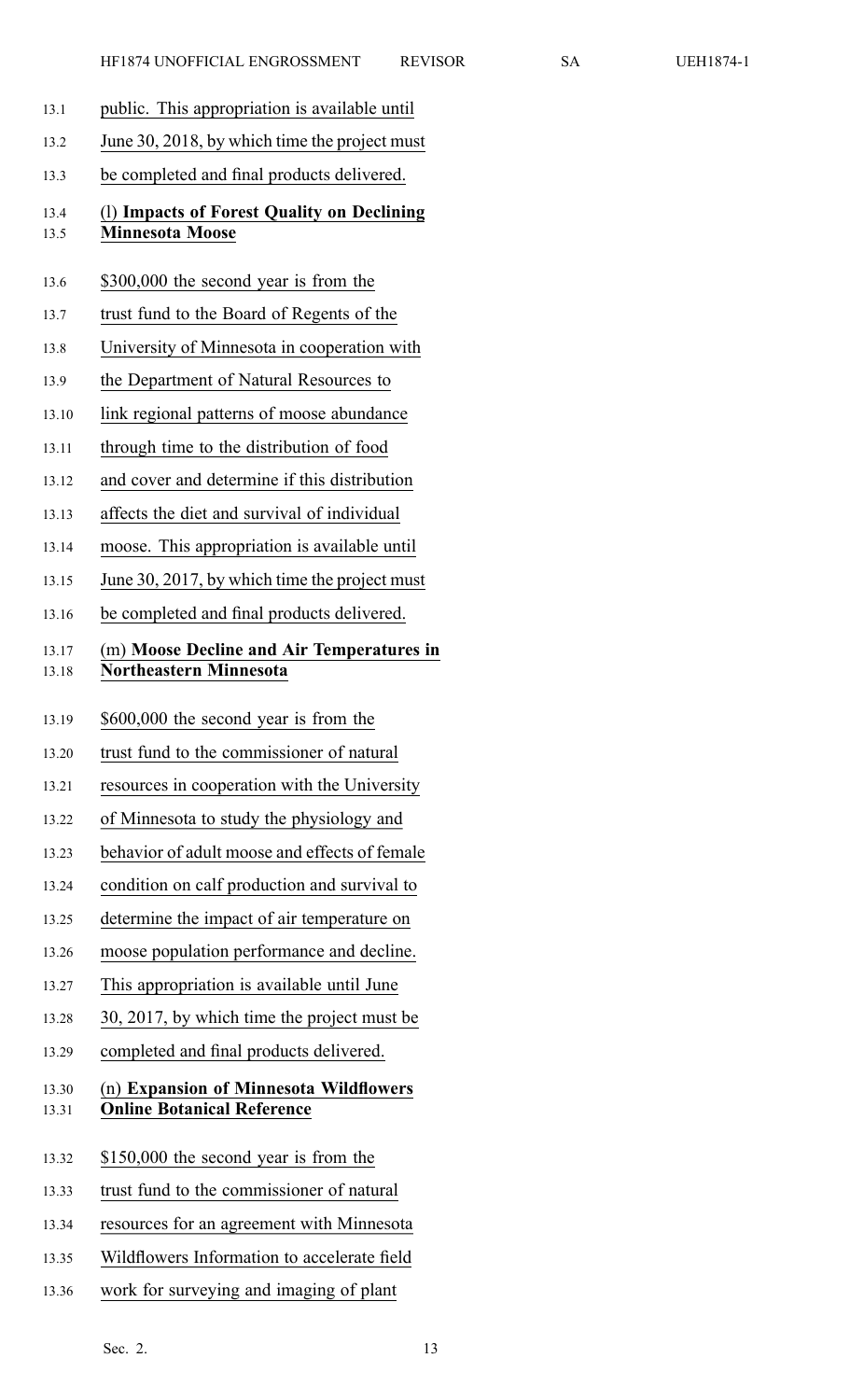14.16 **Enhance Land, Water, and Habitat** -0- 3,675,000

| 14.1           | species and publication of species profiles                                           |
|----------------|---------------------------------------------------------------------------------------|
| 14.2           | to a plant identification reference Web site                                          |
| 14.3           | available to the public and land managers.                                            |
| 14.4           | Images acquired and information compiled                                              |
| 14.5           | using these funds are for purposes of public                                          |
| 14.6           | information available on a Web site. If the                                           |
| 14.7           | organization is no longer able to maintain the                                        |
| 14.8           | Web site, the organization shall work with                                            |
| 14.9           | the state and the University of Minnesota                                             |
| 14.10          | Bell Museum of Natural History to ensure                                              |
| 14.11          | the materials remain publicly available on                                            |
| 14.12          | the Web. This appropriation is available until                                        |
| 14.13          | June 30, 2017, by which time the project must                                         |
| 14.14          | be completed and final products delivered.                                            |
| 14.15          | Subd. 6. Methods to Protect, Restore, and                                             |
| 14.16          | <b>Enhance Land, Water, and Habitat</b>                                               |
| 14.17          | (a) Enhancing Pollinator Landscapes                                                   |
| 14.18          | \$864,000 the second year is from the                                                 |
|                |                                                                                       |
| 14.19          | trust fund to the Board of Regents of the                                             |
| 14.20          | University of Minnesota to identify sources                                           |
| 14.21          | of nectar and pollen for native pollinators                                           |
| 14.22          | and honey bees and coordinate ongoing and                                             |
| 14.23          | future efforts to enhance pollinator habitat                                          |
| 14.24          | and opportunities for pollinator nesting and                                          |
| 14.25          | foraging. This appropriation is available until                                       |
| 14.26          | June 30, 2017, by which time the project must                                         |
| 14.27          | be completed and final products delivered.                                            |
| 14.28<br>14.29 | (b) Understanding Systemic Insecticides as<br><b>Protection Strategy for Bees</b>     |
|                |                                                                                       |
| 14.30          | \$326,000 the second year is from the                                                 |
| 14.31          | trust fund to the Board of Regents of the                                             |
| 14.32          | University of Minnesota to continue research                                          |
| 14.33          | on how native bee and honey bee colonies                                              |
| 14.34          | are impacted by systemic, neonicotinyl                                                |
| 14.35          | insecticides in pollen and nectar of plants<br>growing in fields and landscapes. This |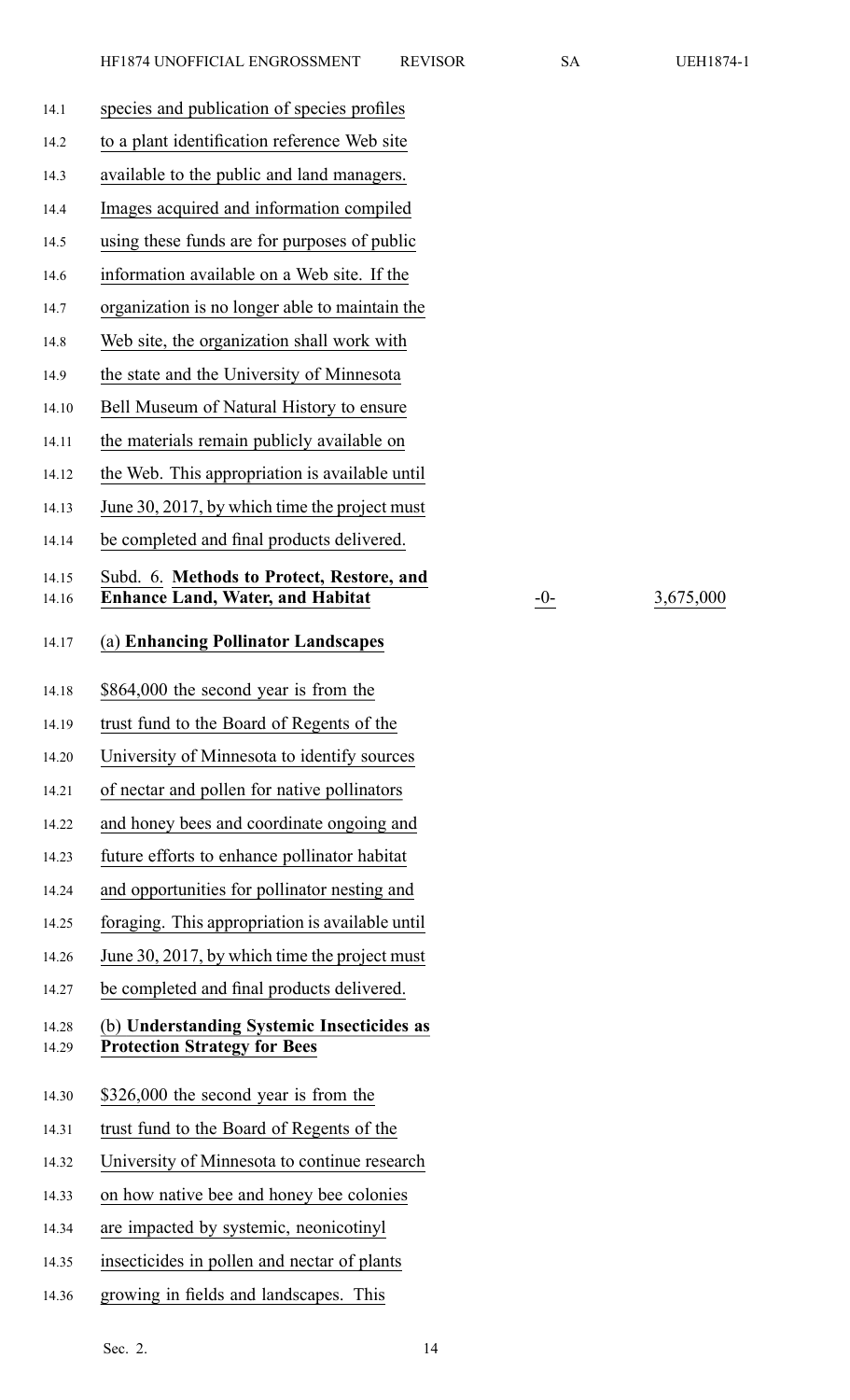- 15.1 appropriation is available until June 30,
- 15.2 2017, by which time the project must be
- 15.3 completed and final products delivered.

#### 15.4 (c) **Prairie Sustainability Through Seed** 15.5 **Storage, Beneficial Microbes, and Adaptation**

- 15.6 \$600,000 the second year is from the
- 15.7 trust fund to the Board of Regents of the
- 15.8 University of Minnesota to collect and
- 15.9 preserve germplasm of plants throughout
- 15.10 Minnesota's prairie region, study the
- 15.11 microbial effects that promote plant health,
- 15.12 analyze local adaptation, and evaluate the
- 15.13 adaptive capacity of prairie plant populations.
- 15.14 This appropriation is available until June
- 15.15 30, 2017, by which time the project must be
- 15.16 completed and final products delivered.

## 15.17 (d) **Northeast Minnesota White Cedar** 15.18 **Restoration – Phase 2**

- 15.19 \$335,000 the second year is from the trust
- 15.20 fund to the Board of Water and Soil Resources
- 15.21 to continue an assessment of the decline of
- 15.22 northern white cedar plant communities in
- 15.23 northeast Minnesota, demonstrate restoration
- 15.24 techniques, and provide cedar restoration
- 15.25 training to local units of government. This
- 15.26 appropriation is available until June 30,
- 15.27 2017, by which time the project must be
- 15.28 completed and final products delivered.
- 15.29 (e) **Southeast Minnesota Watershed Protection** 15.30 **Plan**
- 15.31 \$200,000 the second year is from the
- 15.32 trust fund to the commissioner of natural
- 15.33 resources for an agreemen<sup>t</sup> with The Nature
- 15.34 Conservancy to provide <sup>a</sup> framework and
- 15.35 plans for the protection and stewardship of
- 15.36 unimpaired waters in southeast Minnesota.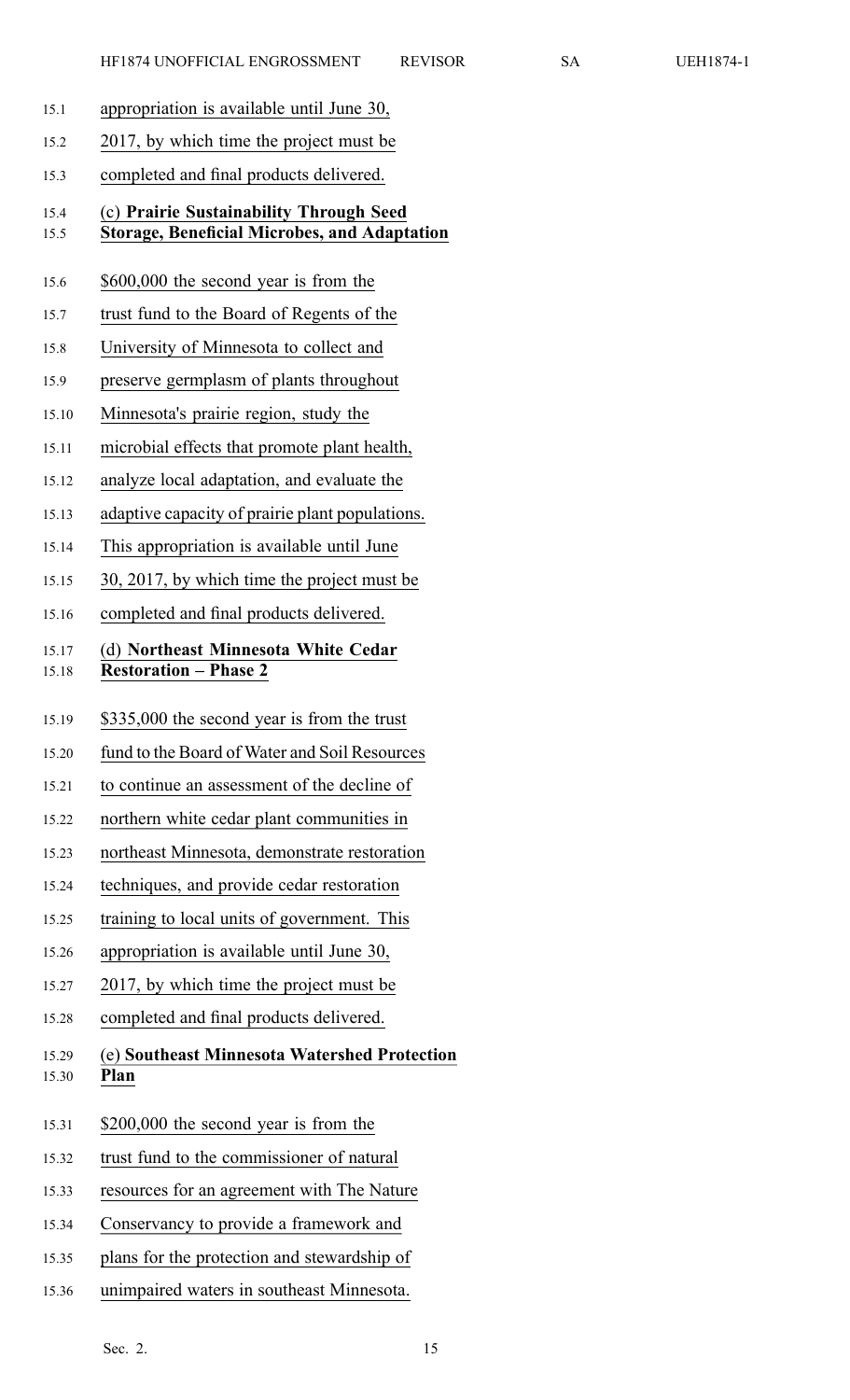| 16.1           | The result will be a template for watershed                                         |
|----------------|-------------------------------------------------------------------------------------|
| 16.2           | protection in Minnesota. This appropriation                                         |
| 16.3           | is available until June 30, 2017, by which                                          |
| 16.4           | time the project must be completed and final                                        |
| 16.5           | products delivered.                                                                 |
| 16.6<br>16.7   | (f) Upland and Shoreline Restoration in<br><b>Greater Metropolitan Area</b>         |
| 16.8           | \$300,000 the second year is from the                                               |
| 16.9           | trust fund to the commissioner of natural                                           |
| 16.10          | resources for an agreement with Great River                                         |
| 16.11          | Greening to restore and enhance upland,                                             |
| 16.12          | shoreline, and approximately 150 acres of                                           |
| 16.13          | forests, woodlands, savanna, and prairie and                                        |
| 16.14          | to provide related educational opportunities                                        |
| 16.15          | for volunteers in the greater metropolitan                                          |
| 16.16          | area. A list of proposed restorations and                                           |
| 16.17          | enhancements must be provided as part of                                            |
| 16.18          | the required work plan. This appropriation                                          |
| 16.19          | is available until June 30, 2017, by which                                          |
| 16.20          | time the project must be completed and final                                        |
| 16.21          | products delivered.                                                                 |
| 16.22<br>16.23 | (g) Prairie, Forest, and Savanna Restoration in<br><b>Greater Metropolitan Area</b> |
| 16.24          | \$200,000 the second year is from the trust                                         |
| 16.25          | fund to the commissioner of natural resources                                       |
| 16.26          | for an agreement with Friends of the                                                |
| 16.27          | Mississippi River to restore approximately                                          |
| 16.28          | 150 acres of prairie, forests, and oak savanna                                      |
| 16.29          | in the greater metropolitan area. A list of                                         |
| 16.30          | proposed restorations and enhancements                                              |
| 16.31          | must be provided as part of the required work                                       |
| 16.32          | plan. This appropriation is available until                                         |
| 16.33          | June 30, 2017, by which time the project must                                       |
| 16.34          | be completed and final products delivered.                                          |
| 16.35<br>16.36 | (h) Nutrient Capture through Water<br><b>Management and Biomass Harvesting</b>      |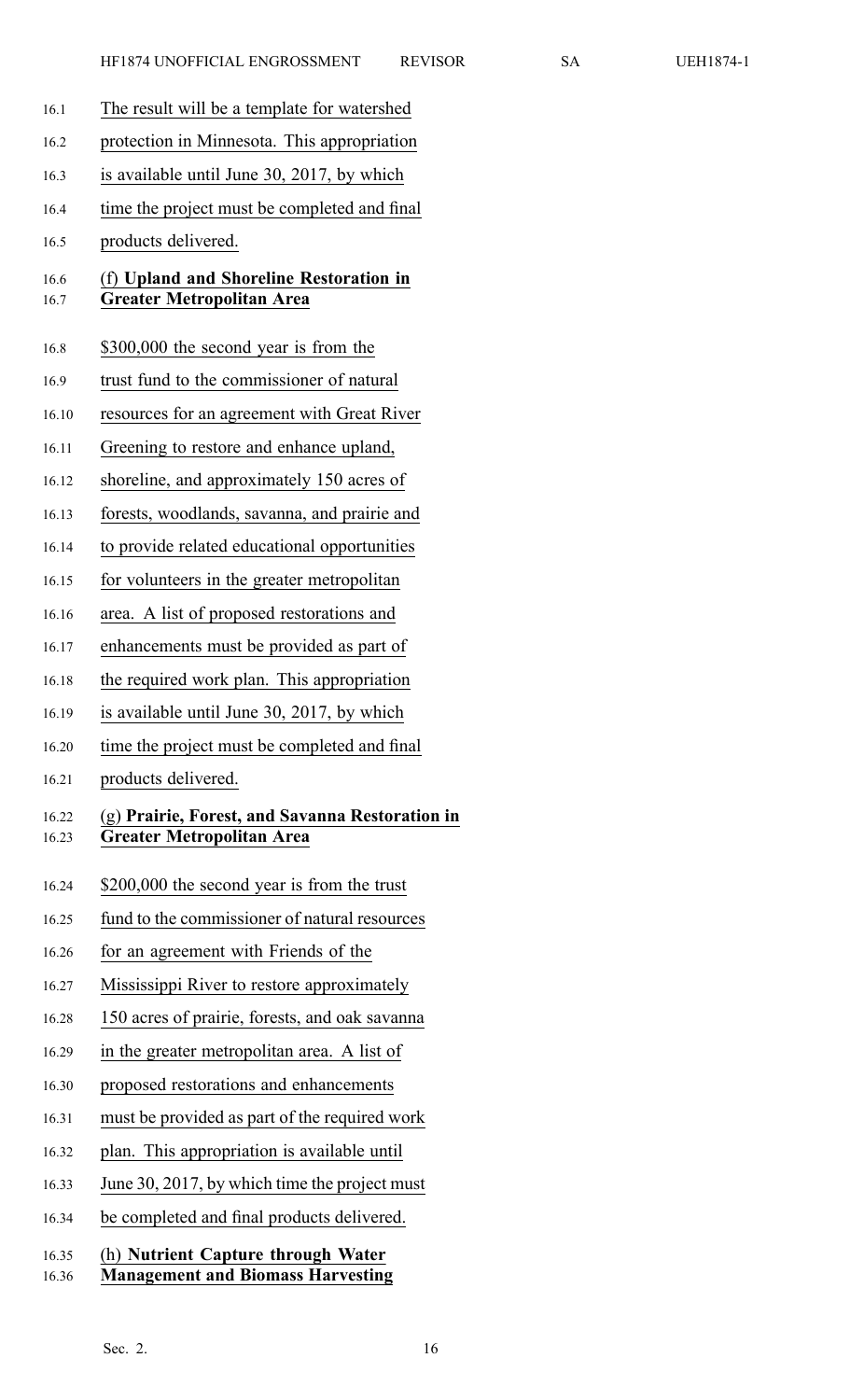- 17.1 \$300,000 the second year is from the trust
- 17.2 fund to the commissioner of natural resources
- 17.3 for an agreemen<sup>t</sup> with the Red River Basin
- 17.4 Commission to evaluate the potential capture
- 17.5 of excess nutrients using cattails grown and
- 17.6 harvested within shallow flood reservoirs
- 17.7 for bioenergy use. This appropriation is
- 17.8 available until June 30, 2017, by which time
- 17.9 the project must be completed and final
- 17.10 products delivered.

#### 17.11 (i) **Cattail Management for Wetland Wildlife** 17.12 **and Bioenergy Potential**

- 17.13 \$74,000 the second year is from the trust fund
- 17.14 to the Board of Regents of the University of
- 17.15 Minnesota for the Northwest Research and
- 17.16 Outreach Center in Crookston to evaluate
- 17.17 different managemen<sup>t</sup> techniques for cattail
- 17.18 control and related wildlife impacts in
- 17.19 northwest Minnesota and to assess the use of
- 17.20 cattails as <sup>a</sup> biofuel feedstock.

#### 17.21 (j) **Dredged Sediment for Forest Restoration on** 17.22 **Unproductive Minelands**

- 17.23 \$300,000 the second year is from the
- 17.24 trust fund to the Board of Regents of the
- 17.25 University of Minnesota–Duluth for the
- 17.26 Natural Resources Research Institute to
- 17.27 restore up to 136 acres of unproductive mine
- 17.28 stockpile while improving the treatment
- 17.29 of municipal sewage and biosolids near
- 17.30 Virginia using clean Erie Pier dredged
- 17.31 sediment and managed forestry techniques.
- 17.32 This appropriation is available until June
- 17.33 30, 2018, by which time the project must be
- 17.34 completed and final products delivered.
- 17.35 (k) **Expansion of Greenhouse Production**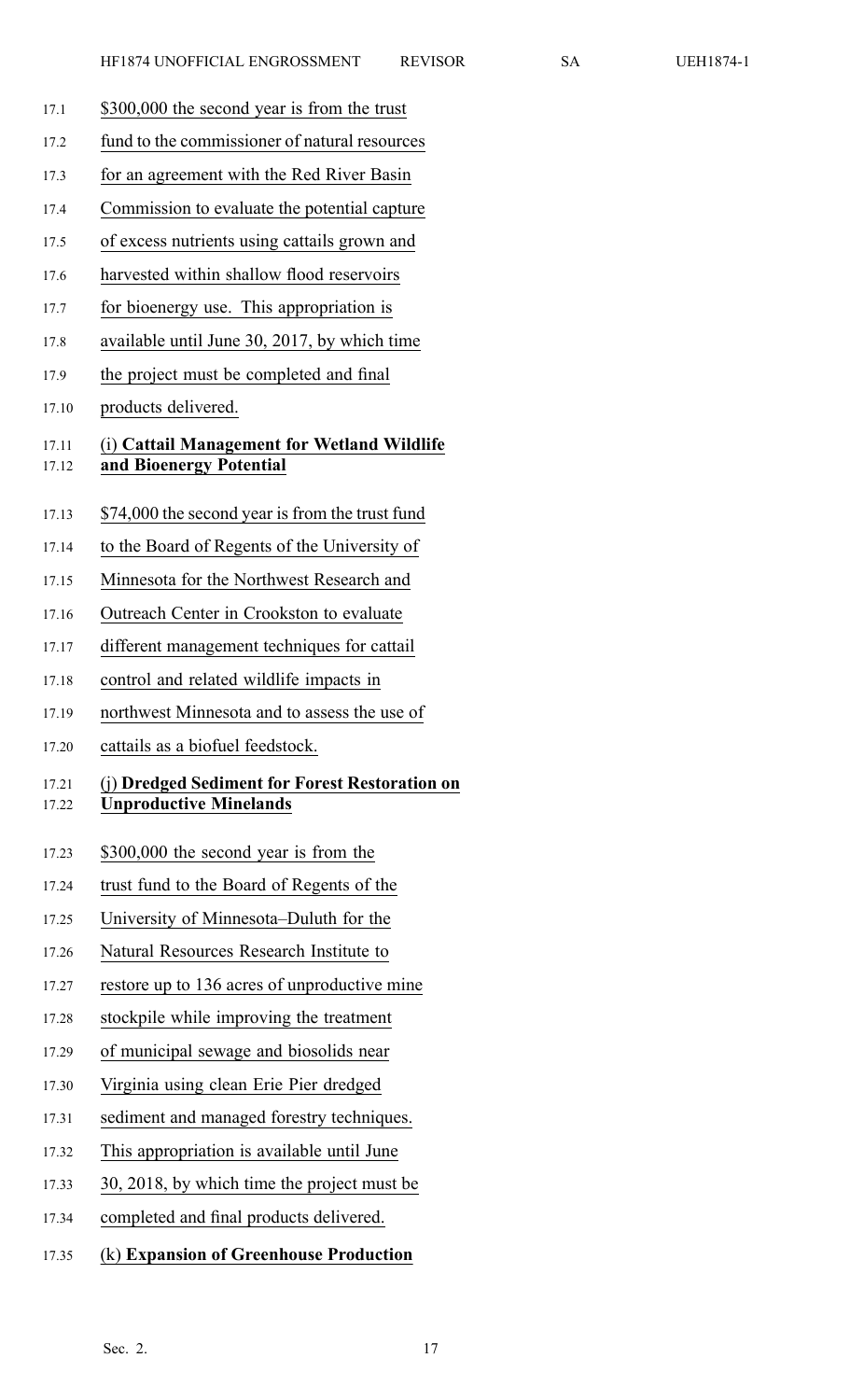18.1 \$176,000 the second year is from the 18.2 trust fund to the commissioner of natural 18.3 resources for an agreemen<sup>t</sup> with the city 18.4 of Silver Bay to expand and enhance <sup>a</sup> 18.5 city-owned greenhouse facility to increase 18.6 system production for locally grown food on 18.7 <sup>a</sup> year-round basis and reduce water usage. 18.8 Subd. 7. **Land Acquisition, Habitat, and** 18.9 **Recreation 6,923,000** 18.10 (a) **Scientific and Natural Area Acquisition,** 18.11 **Restoration, Improvement, and Citizen** 18.12 **Engagement** 18.13 \$2,540,000 the second year is from the 18.14 trust fund to the commissioner of natural 18.15 resources to acquire lands with high-quality 18.16 native plant communities and rare features to 18.17 be established as scientific and natural areas 18.18 as provided in Minnesota Statutes, section 18.19 86A.05, subdivision 5, restore and improve 18.20 parts of scientific and natural areas, and 18.21 provide technical assistance and outreach. A 18.22 list of proposed acquisitions must be provided 18.23 as par<sup>t</sup> of the required work program. Land 18.24 acquired with this appropriation must 18.25 be sufficiently improved to meet at least 18.26 minimum managemen<sup>t</sup> standards, as 18.27 determined by the commissioner of natural 18.28 resources. This appropriation is available 18.29 until June 30, 2017, by which time the 18.30 project must be completed and final products 18.31 delivered. 18.32 (b) **Metropolitan Regional Park System** 18.33 **Acquisition** 18.34 \$1,500,000 the second year is from the 18.35 trust fund to the Metropolitan Council for 18.36 grants for the acquisition of lands within Sec. 2. 18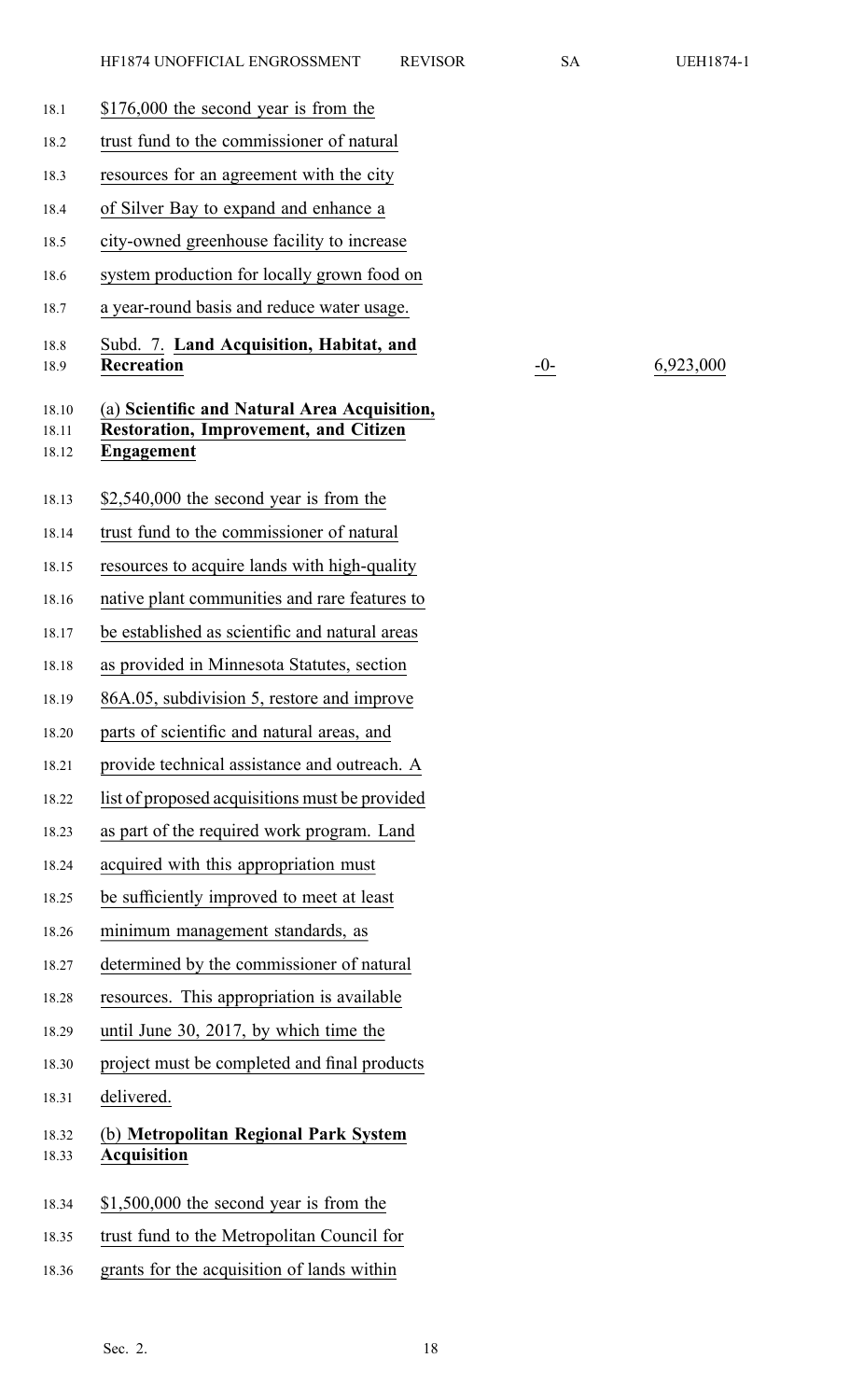| 19.1  | the approved park unit boundaries of the         |
|-------|--------------------------------------------------|
| 19.2  | metropolitan regional park system. This          |
| 19.3  | appropriation may not be used for the            |
| 19.4  | purchase of habitable residential structures.    |
| 19.5  | A list of proposed fee title and easement        |
| 19.6  | acquisitions must be provided as part of the     |
| 19.7  | required work program. This appropriation        |
| 19.8  | must be matched by at least 40 percent of        |
| 19.9  | nonstate money that must be committed by         |
| 19.10 | December 31, 2014, or the appropriation          |
| 19.11 | cancels. This appropriation is available until   |
| 19.12 | June 30, 2017, by which time the project must    |
| 19.13 | be completed and final products delivered.       |
| 19.14 | (c) Mesabi Trail Development – Soudan to Ely     |
| 19.15 | Segment                                          |
| 19.16 | $$1,000,000$ the second year is from the         |
| 19.17 | trust fund to the commissioner of natural        |
| 19.18 | resources for an agreement with St. Louis        |
| 19.19 | and Lake Counties Regional Rail Authority        |
| 19.20 | for the right-of-way acquisition, design,        |
| 19.21 | and construction of segments of the Mesabi       |
| 19.22 | Trail totaling approximately 11 miles east       |
| 19.23 | of Soudan towards Ely. This appropriation        |
| 19.24 | is available until June 30, 2017, by which       |
| 19.25 | time the project must be completed and final     |
| 19.26 | products delivered.                              |
| 19.27 | (d) Shoreland Acquisition on St. Croix River     |
| 19.28 | $$1,250,000$ the second year is from the trust   |
| 19.29 | fund to the commissioner of natural resources    |
| 19.30 | for an agreement with Washington County to       |
| 19.31 | purchase 15 acres, encompassing 3,500 feet       |
| 19.32 | of St. Croix shoreland paralleling Brown's       |
| 19.33 | Creek State Trail in the city of Stillwater. The |
| 19.34 | county will transfer the parcel to the city of   |
| 19.35 | Stillwater. This appropriation is contingent     |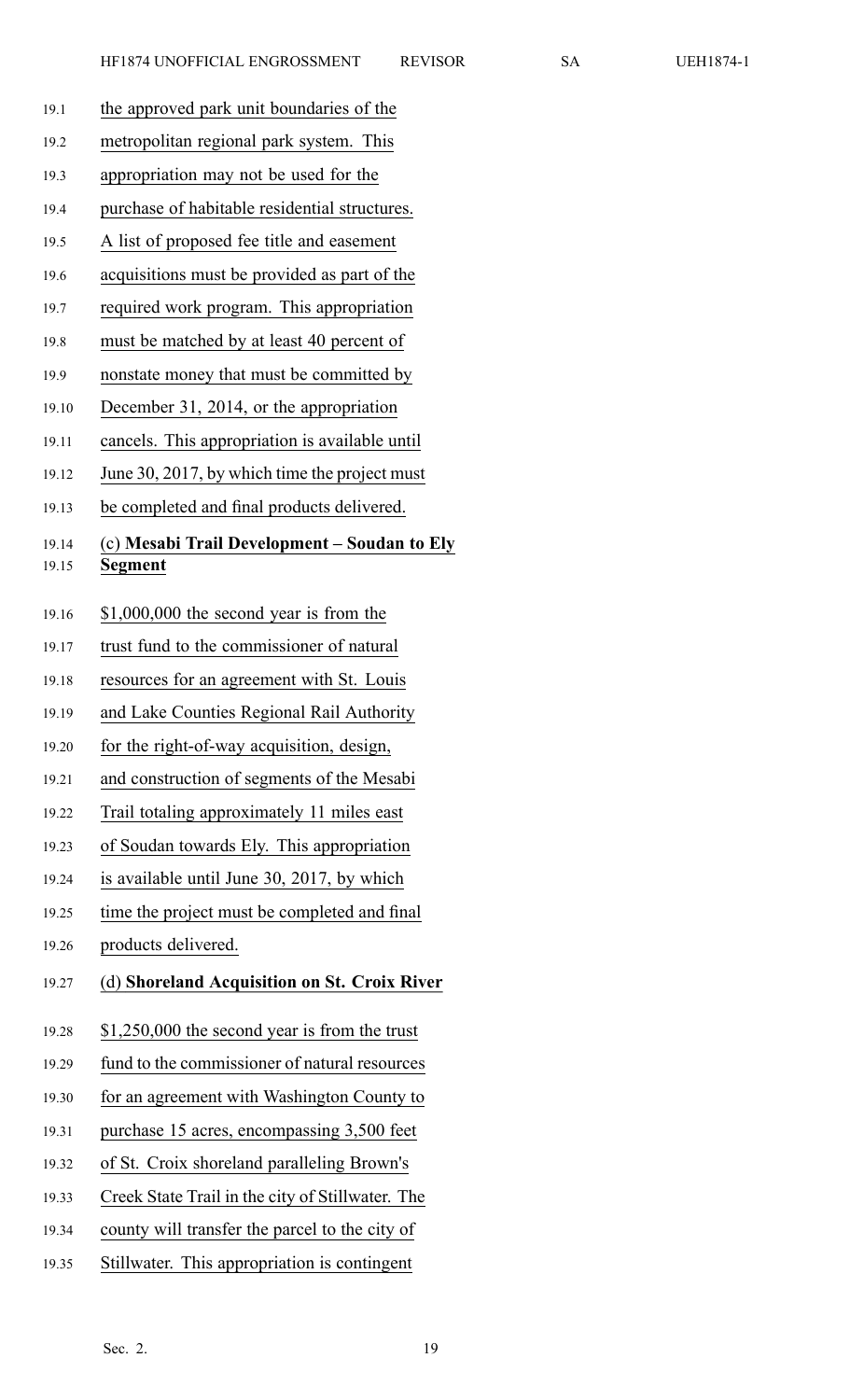| 20.1           | on the expenditure of at least \$2,500,000 of                        |
|----------------|----------------------------------------------------------------------|
| 20.2           | nonstate match.                                                      |
| 20.3<br>20.4   | (e) Martin County Park and Natural Area<br><b>Acquisition</b>        |
| 20.5           | \$435,000 the second year is from the                                |
| 20.6           | trust fund to the commissioner of natural                            |
| 20.7           | resources for an agreement with the Fox                              |
| 20.8           | Lake Conservation League, Inc. and Martin                            |
| 20.9           | County to acquire approximately 40 acres                             |
| 20.10          | in Martin County, including a ten-acre                               |
| 20.11          | prairie remnant to be owned and managed                              |
| 20.12          | by Martin County as part of its park system.                         |
| 20.13          | A vegetation management plan must be                                 |
| 20.14          | developed and implemented and public                                 |
| 20.15          | access must be provided to the native prairie                        |
| 20.16          | remnant. This appropriation is available until                       |
| 20.17          | June 30, 2017, by which time the project must                        |
| 20.18          | be completed and final products delivered.                           |
|                |                                                                      |
| 20.19<br>20.20 | (f) Minnesota River Water Trailhead and<br><b>Landing in Morton</b>  |
| 20.21          | \$198,000 the second year is from the                                |
| 20.22          | trust fund to the commissioner of natural                            |
| 20.23          | resources for an agreement with the city                             |
| 20.24          | of Morton to transform a municipal parcel                            |
| 20.25          | from a compost site into a Minnesota River                           |
| 20.26          | water trailhead and landing and to design and                        |
| 20.27          | build interpretative trails around the landing                       |
| 20.28          | complex. This appropriation is available until                       |
| 20.29          | June 30, 2017, by which time the project must                        |
| 20.30          | be completed and final products delivered.                           |
| 20.31<br>20.32 | Subd. 8. Air Quality, Climate Change, and<br><b>Renewable Energy</b> |
| 20.33<br>20.34 | (a) Solar Cell Materials from Sulfur and<br><b>Common Metals</b>     |

20.36 trust fund to the Board of Regents of the

20.32 **Renewable Energy** -0- 3,360,000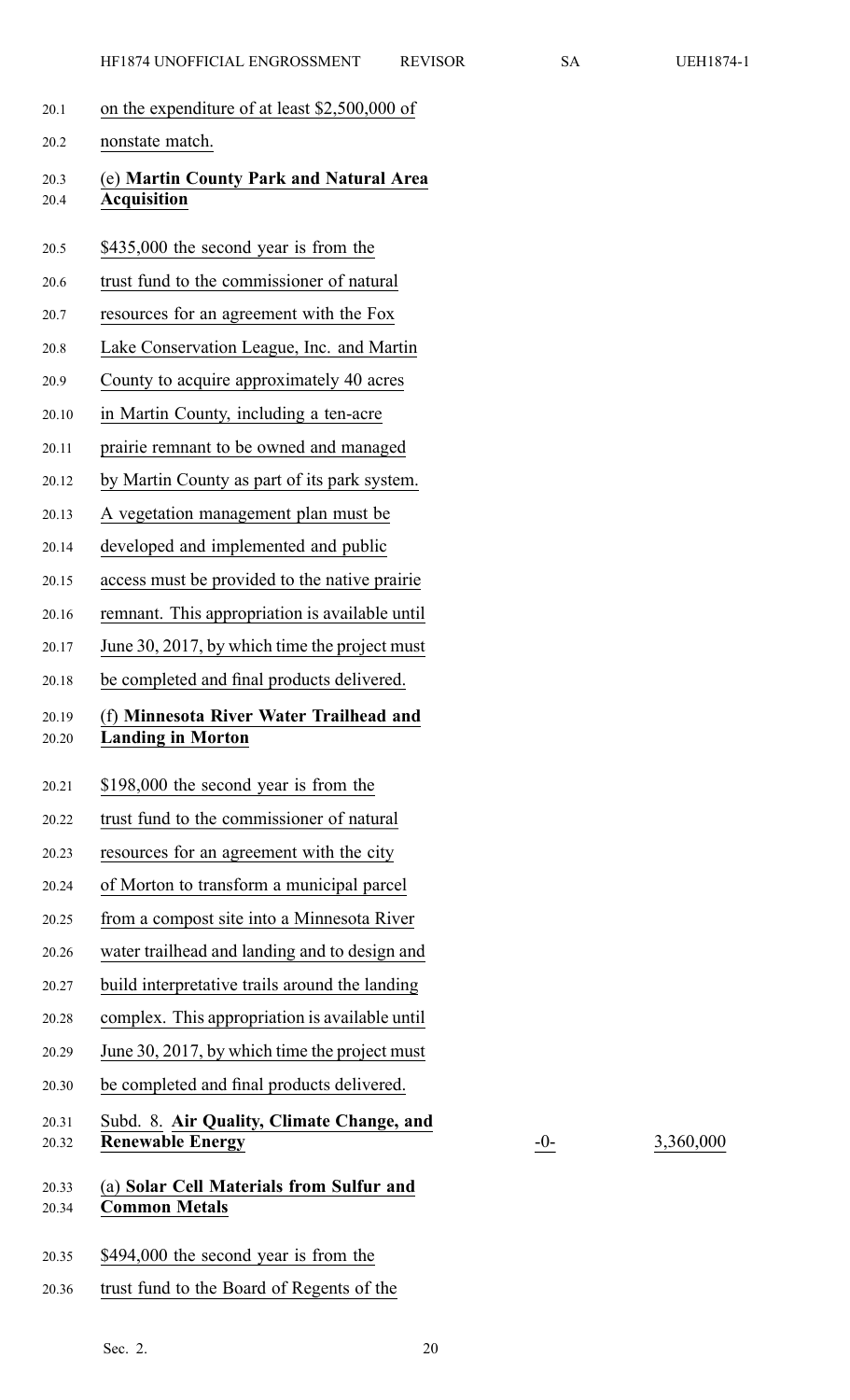- 21.1 University of Minnesota to develop solar cell
- 21.2 materials using nontoxic and common metals
- 21.3 combined with sulfur. This appropriation
- 21.4 is subject to Minnesota Statutes, section
- 21.5 116P.10. This appropriation is available until
- 21.6 June 30, 2017, by which time the project must
- 21.7 be completed and final products delivered.

#### 21.8 (b) **Innovative Groundwater-Enhanced** 21.9 **Geothermal Heat Pump Study**

- 21.10 \$196,000 the second year is from the
- 21.11 trust fund to the Board of Regents of the
- 21.12 University of Minnesota to analyze and
- 21.13 validate <sup>a</sup> new geothermal pump method and
- 21.14 technology that will reduce heat pump costs
- 21.15 and improve performance and predictability.
- 21.16 This appropriation is subject to Minnesota
- 21.17 Statutes, section 116P.10.

# 21.18 (c) **Demonstrating Innovative Technologies to**

- 21.19 **Fully Utilize Wastewater Resources**
- 21.20 \$1,000,000 the second year is from the
- 21.21 trust fund to the Board of Regents of the
- 21.22 University of Minnesota to demonstrate
- 21.23 innovative technologies to utilize and
- 21.24 treat wastewater streams for conversion
- 21.25 of treatment by-products to biofuels. This
- 21.26 appropriation is subject to Minnesota
- 21.27 Statutes, section 116P.10. This appropriation
- 21.28 is available until June 30, 2017, by which
- 21.29 time the project must be completed and final
- 21.30 products delivered.

# 21.31 (d) **Transitioning Minnesota Farms to Local** 21.32 **Energy**

- 21.33 \$500,000 the second year is from the trust
- 21.34 fund to the Board of Regents of the University
- 21.35 of Minnesota for the West Central Research
- 21.36 and Outreach Center in Morris to develop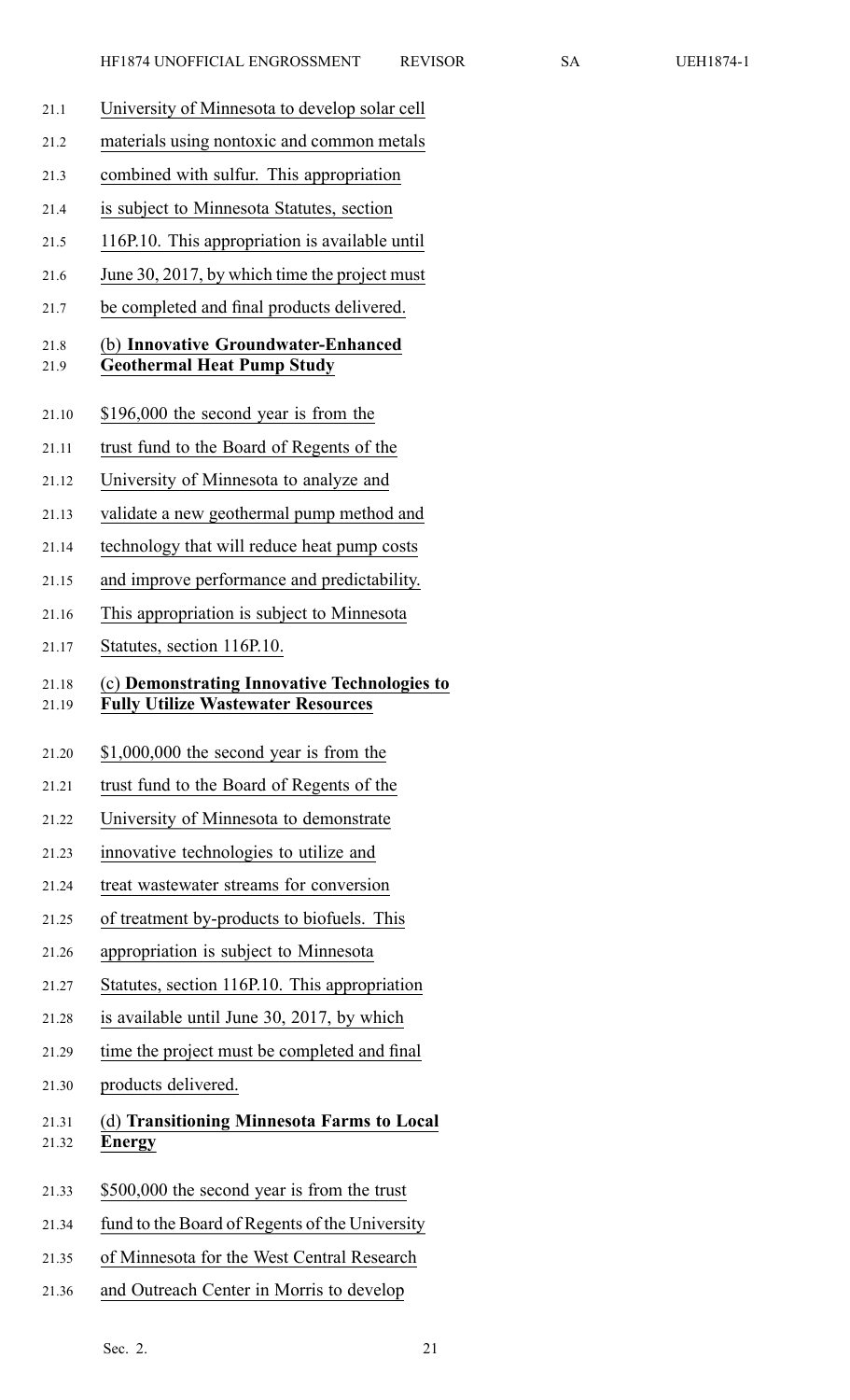22.1 clean energy strategies for Minnesota farms 22.2 in order to reduce fossil fuel energy use 22.3 and increase local energy production. Any 22.4 installation of infrastructure or improvements 22.5 must be at the University of Minnesota West 22.6 Central Research and Outreach Center. This 22.7 appropriation is available until June 30, 22.8 2017, by which time the project must be 22.9 completed and final products delivered. 22.10 (e) **Life Cycle Energy of Renewably Produced** 22.11 **Nitrogen Fertilizers** 22.12 \$250,000 the second year is from the trust 22.13 fund to the Board of Regents of the University 22.14 of Minnesota for the West Central Research 22.15 and Outreach Center in Morris to calculate 22.16 fossil fuel energy savings and greenhouse 22.17 gas reductions resulting from the use of local 22.18 renewable energy technologies, including 22.19 biomass gasification, anaerobic digestion, 22.20 and hydroelectricity to produce fertilizer. 22.21 This appropriation is available until June 22.22 30, 2017, by which time the project must be 22.23 completed and final products delivered. 22.24 (f) **Clean Water and Renewable Energy from** 22.25 **Beet Processing Wastewater and Manure** 22.26 \$400,000 the second year is from the 22.27 trust fund to the Board of Regents of the 22.28 University of Minnesota for the Southern 22.29 Research and Outreach Center in Waseca to 22.30 research the cofermentation of sugar beet 22.31 processing wastewater and swine manure 22.32 for hydrogen and methane production and 22.33 to install and evaluate <sup>a</sup> pilot-scale system. 22.34 This appropriation is subject to Minnesota 22.35 Statutes, section 116P.10. This appropriation 22.36 is available until June 30, 2017, by which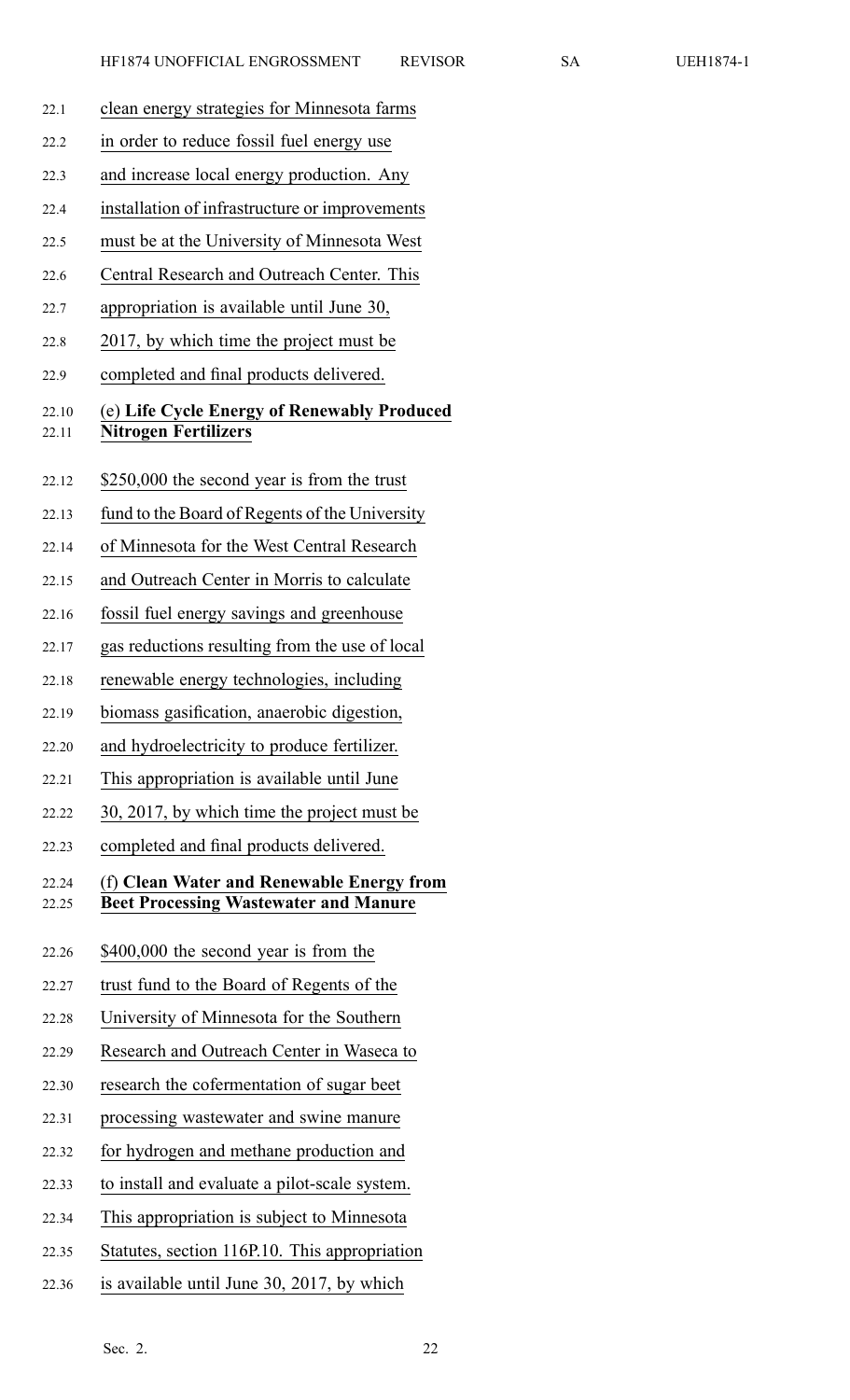- 23.1 time the project must be completed and final
- 23.2 products delivered. 23.3 (g) **Next Generation Large-Scale Septic Tank** 23.4 **Systems**
	- 23.5 \$258,000 the second year is from the
	- 23.6 trust fund to the Board of Regents of the
	- 23.7 University of Minnesota to develop <sup>a</sup>
	- 23.8 dual utility large-scale septic tank system
	- 23.9 designed for nutrient recuperation, bioenergy
	- 23.10 generation, and environmental protection
	- 23.11 using <sup>a</sup> bio-electrochemical system. This
	- 23.12 appropriation is subject to Minnesota
	- 23.13 Statutes, section 116P.10. This appropriation
	- 23.14 is available until June 30, 2017, by which
	- 23.15 time the project must be completed and final
	- 23.16 products delivered.

## 23.17 (h) **Solar Photovoltaic Installation at** 23.18 **Residential Environmental Learning Centers**

- 23.19 \$150,000 the second year is from the trust
- 23.20 fund to the commissioner of natural resources
- 23.21 for an agreemen<sup>t</sup> with Deep Portage Learning
- 23.22 Center to coordinate with Audubon Center of
- 23.23 the North Woods; Eagle Bluff Environmental
- 23.24 Learning Center; Laurentian Environmental
- 23.25 Learning Center; Long Lake Conservation
- 23.26 Center; and Wolf Ridge Environmental
- 23.27 Learning Center the installation of at least
- 23.28 five kilowatt institutional solar arrays
- 23.29 made in Minnesota at each of the six
- 23.30 residential environmental learning centers
- 23.31 as <sup>a</sup> teaching tool. Prior to the installation,
- 23.32 the proposed placement of the solar arrays
- 23.33 must be submitted to the Legislative-Citizen
- 23.34 Commission on Minnesota Resources office
- 23.35 to ensure the demonstration of the maximum
- 23.36 educational value.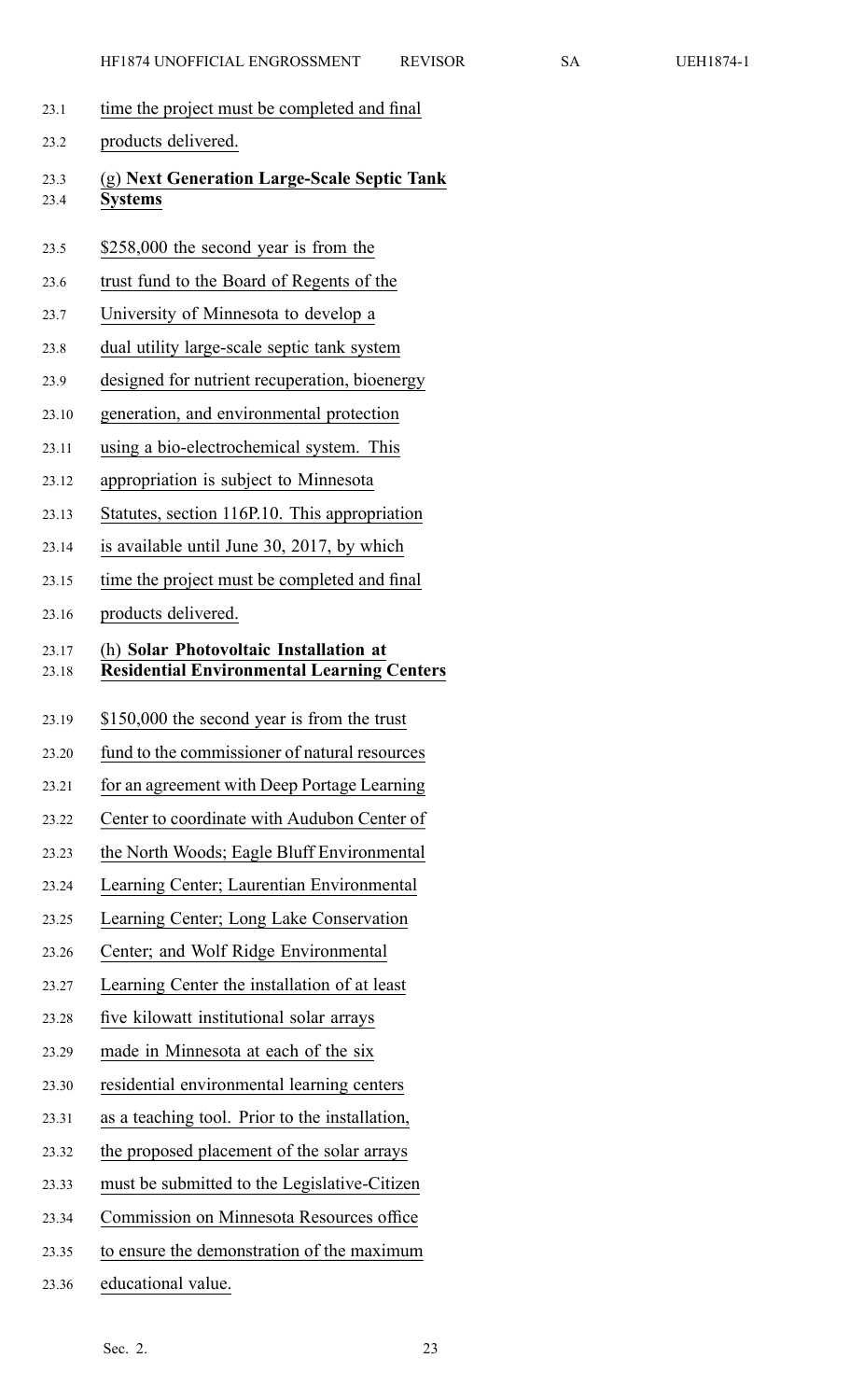| 24.1<br>24.2   | (i) Itasca Community College Woody Biomass<br><b>Utilization Project Design</b>        |       |           |
|----------------|----------------------------------------------------------------------------------------|-------|-----------|
| 24.3           | \$112,000 the second year is from the trust                                            |       |           |
| 24.4           | fund to the commissioner of natural resources                                          |       |           |
| 24.5           | for an agreement with Itasca Community                                                 |       |           |
| 24.6           | College to develop a final design for                                                  |       |           |
| 24.7           | installation of a boiler heating system using                                          |       |           |
| 24.8           | woody biomass. Students at the college must                                            |       |           |
| 24.9           | be involved in the final design process.                                               |       |           |
| 24.10          | Subd. 9. Environmental Education                                                       | $-0-$ | 3,681,000 |
| 24.11<br>24.12 | (a) Minnesota Conservation Apprenticeship<br><b>Academy</b>                            |       |           |
| 24.13          | \$392,000 the second year is from the                                                  |       |           |
| 24.14          | trust fund to the Board of Water and Soil                                              |       |           |
| 24.15          | Resources in cooperation with Conservation                                             |       |           |
| 24.16          | Corps Minnesota to continue a program                                                  |       |           |
| 24.17          | to train and mentor future conservation                                                |       |           |
| 24.18          | professionals by providing apprenticeship                                              |       |           |
| 24.19          | service opportunities with soil and water                                              |       |           |
| 24.20          | conservation districts. This appropriation                                             |       |           |
| 24.21          | is available until June 30, 2017, by which                                             |       |           |
| 24.22          | time the project must be completed and final                                           |       |           |
| 24.23          | products delivered.                                                                    |       |           |
| 24.24<br>24.25 | (b) Youth-led Sustainability Initiatives in 40<br><b>Greater Minnesota Communities</b> |       |           |
| 24.26          | \$350,000 the second year is from the                                                  |       |           |
| 24.27          | trust fund to the commissioner of natural                                              |       |           |
| 24.28          | resources for an agreement with Prairie                                                |       |           |
| 24.29          | Woods Environmental Learning Center in                                                 |       |           |
| 24.30          | cooperation with Laurentian Environmental                                              |       |           |
| 24.31          | Learning Center to complete over 100                                                   |       |           |
| 24.32          | youth-led sustainability action projects in 40                                         |       |           |
| 24.33          | communities in southwest, southeast, central                                           |       |           |
| 24.34          | and northeastern Minnesota.                                                            |       |           |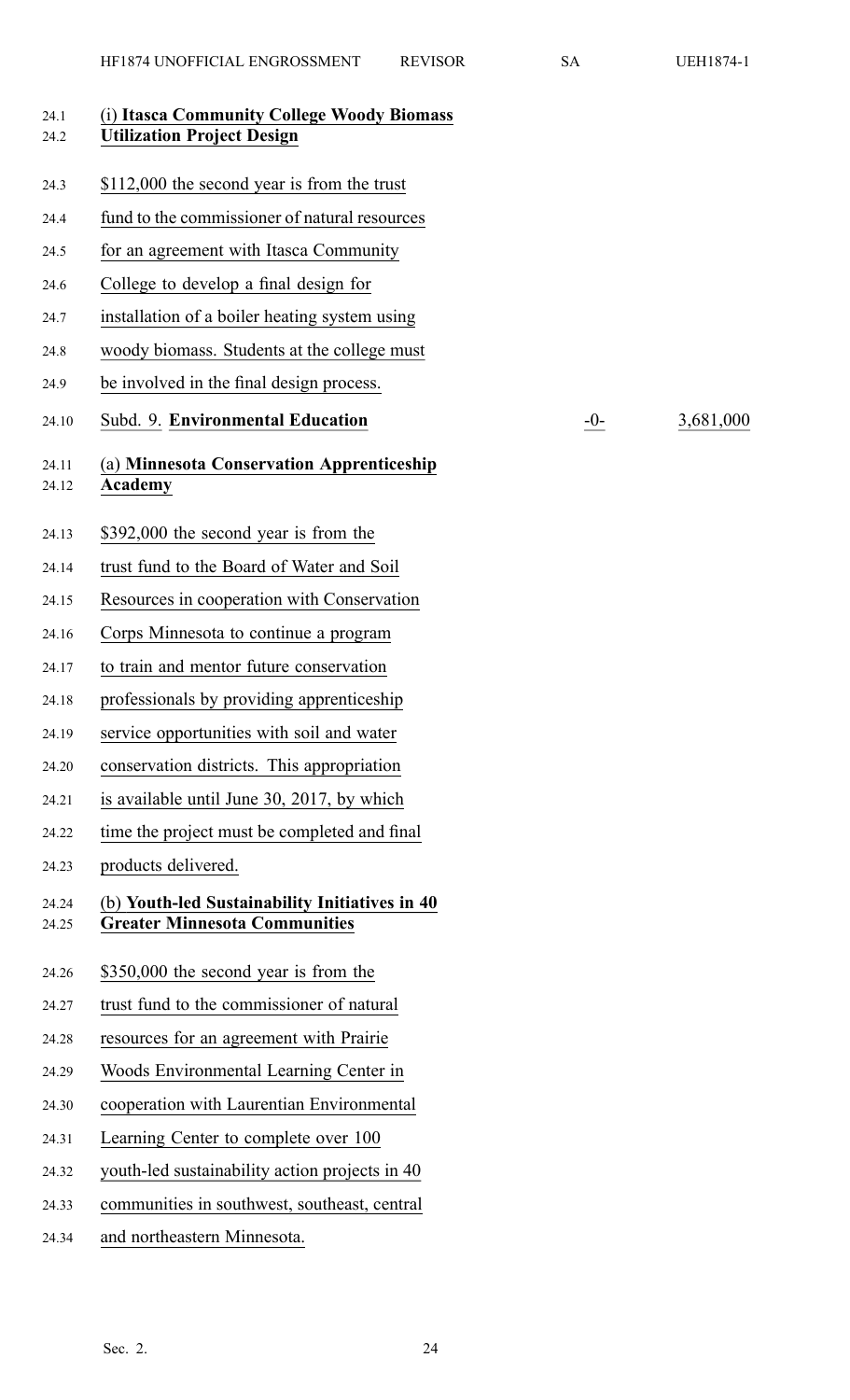| 25.1<br>25.2   | (c) Urban Environmental Education Engaging<br><b>Students in Local Resources</b> |
|----------------|----------------------------------------------------------------------------------|
| 25.3           | \$1,093,000 the second year is from the trust                                    |
| 25.4           | fund to the commissioner of natural resources                                    |
| 25.5           | for an agreement with Wilderness Inquiry                                         |
| 25.6           | for a collaborative partnership, including the                                   |
| 25.7           | National Park Service, Minneapolis Public                                        |
| 25.8           | Schools, and St. Paul Public Schools, to                                         |
| 25.9           | establish a metrowide system providing                                           |
| 25.10          | place-based environmental education                                              |
| 25.11          | experiences using existing, but underutilized,                                   |
| 25.12          | outdoor environmental resources serving                                          |
| 25.13          | over 15,000 middle and high school students.                                     |
| 25.14          | This appropriation is available until June                                       |
| 25.15          | 30, 2017, by which time the project must be                                      |
| 25.16          | completed and final products delivered.                                          |
| 25.17<br>25.18 | (d) Diversifying Involvement in the Natural<br><b>Resources Community</b>        |
| 25.19          | \$416,000 the second year is from the                                            |
| 25.20          | trust fund to the commissioner of natural                                        |
| 25.21          | resources and \$84,000 is to the Board of                                        |
| 25.22          | Regents of the University of Minnesota to                                        |
| 25.23          | increase participation of under-represented                                      |
| 25.24          | communities in the natural resource                                              |
| 25.25          | professions and in outdoor recreation by                                         |
| 25.26          | means of targeted urban outreach and                                             |
| 25.27          | stronger linkages between Department of                                          |
| 25.28          | Natural Resources programs and academic                                          |
| 25.29          | offerings. This initiative must be coordinated                                   |
| 25.30          | with other environmental education                                               |
| 25.31          | appropriations in this subdivision. This                                         |
| 25.32          | appropriation is available until June 30,                                        |
| 25.33          | 2017, by which time the project must be                                          |
| 25.34          | completed and final products delivered.                                          |
| 25.35<br>25.36 | (e) Educating Minnesotans about Potential<br><b>Impacts of Changing Climate</b>  |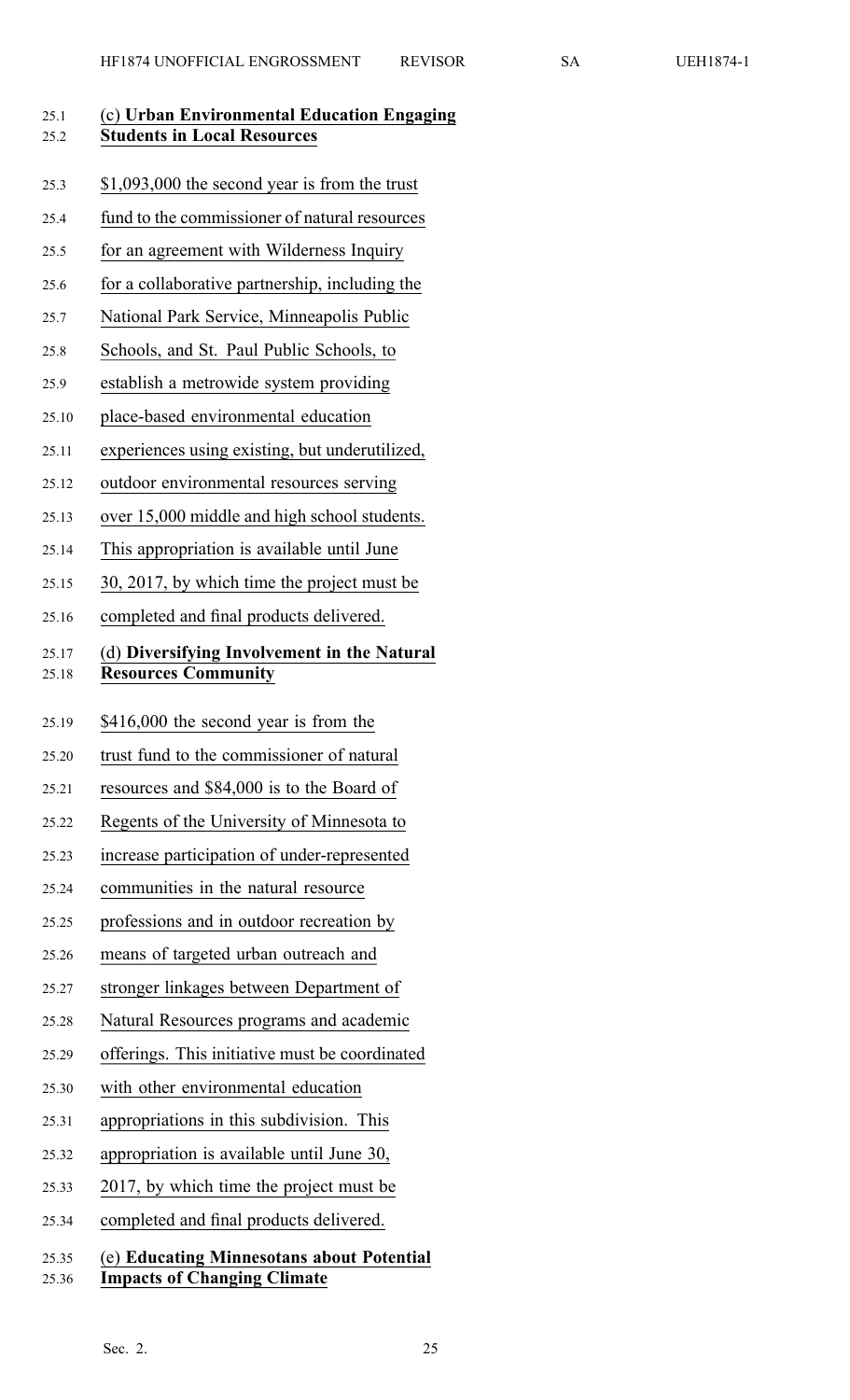- 26.1 \$325,000 the second year is from the trust 26.2 fund to the commissioner of natural resources 26.3 for an agreemen<sup>t</sup> with the Will Steger 26.4 Foundation to plan and conduct forums, 26.5 workshops, and trainings on Minnesota's 26.6 changing climate and the potential impacts 26.7 on ecosystems and natural resources. An 26.8 accompanying television program and 26.9 information spots must be produced for 26.10 broadcast and use at the forums. 26.11 (f) **Pollinator Education Center at the** 26.12 **Minnesota Landscape Arboretum** 26.13 \$615,000 the second year is from the 26.14 trust fund to the Board of Regents of the 26.15 University of Minnesota to develop exhibits 26.16 for an educational center that will offer 26.17 hands-on learning experience about the role 26.18 of pollinators and importance of pollinator 26.19 habitat. Exhibits must utilize and integrate 26.20 the best available science pertaining to 26.21 all pollinator types, particularly native 26.22 species. Approval of the work plan for 26.23 this appropriation is contingent upon the 26.24 organization addressing how it will increase 26.25 access to the center by youth at no or limited 26.26 cost. 26.27 (g) **Minnesota Pollinator Partnership** 26.28 \$100,000 the second year is from the trust 26.29 fund to the commissioner of natural resources 26.30 for an agreemen<sup>t</sup> with Pheasants Forever to 26.31 complete 40 community pollinator education
	- 26.32 and habitat projects. This appropriation
	- 26.33 must be coordinated with appropriations
	- 26.34 provided by the outdoor heritage fund. This
	- 26.35 appropriation is available until June 30,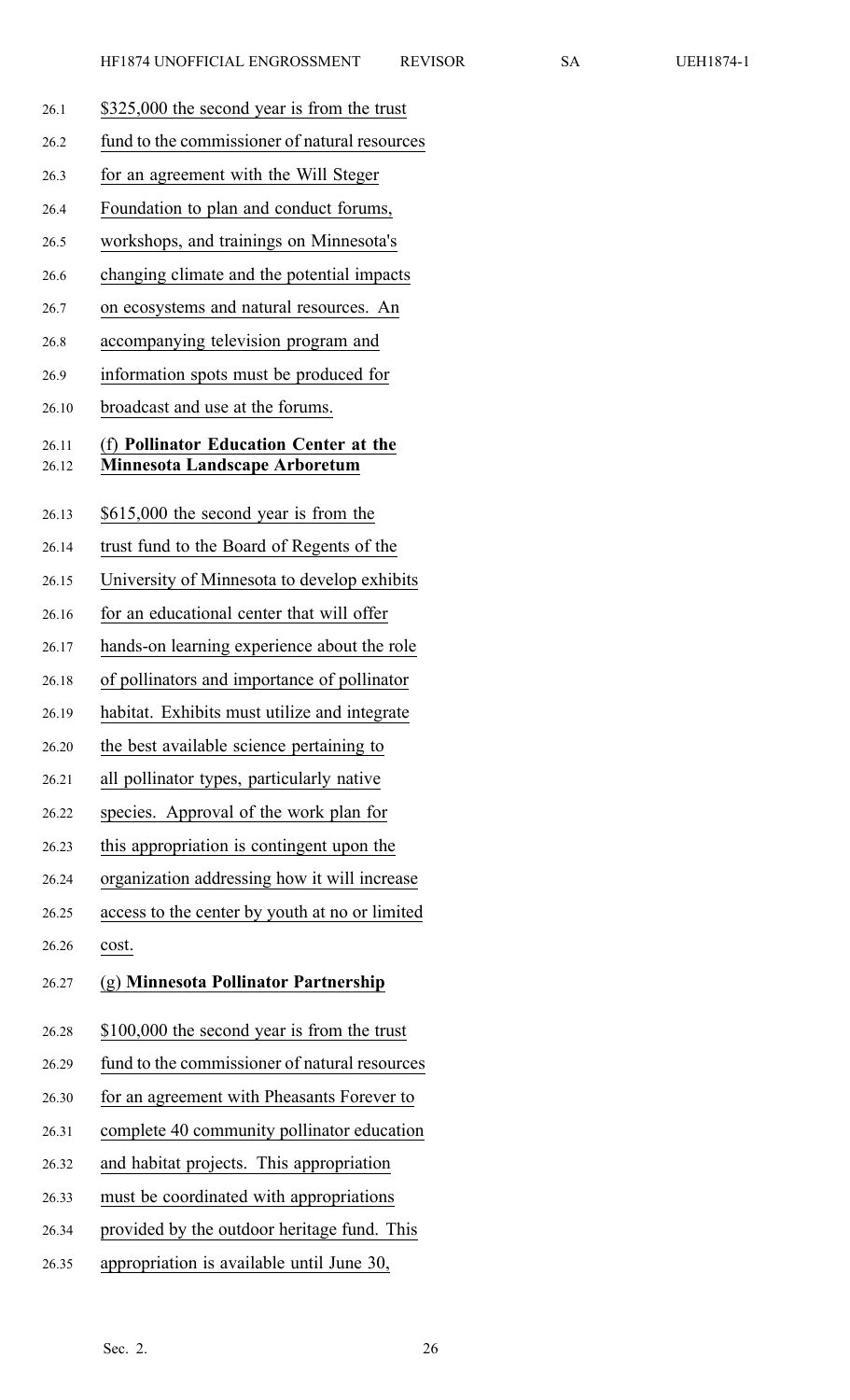- 27.1 2017, by which time the project must be
- 27.2 completed and final products delivered.

#### 27.3 (h) **Raptor Center Integrating Online and** 27.4 **Outdoor Learning Environments**

- 27.5 \$186,000 the second year is from the
- 27.6 trust fund to the Board of Regents of the
- 27.7 University of Minnesota for the Raptor
- 27.8 Center to develop an environmental
- 27.9 education program on raptors for middle
- 27.10 schools that integrates outdoor experiences
- 27.11 with technology and scientific investigation.
- 27.12 (i) **Wolf Management Education**
- 27.13 \$120,000 the second year is from the trust
- 27.14 fund to the commissioner of natural resources
- 27.15 for an agreemen<sup>t</sup> with the International
- 27.16 Wolf Center for outreach to metro area
- 27.17 kindergarten through grade 12 classrooms
- 27.18 and nature centers to help children understand
- 27.19 wolf managemen<sup>t</sup> issues.

### 27.20 Subd. 10. **Administration and Contract** 27.21 **Agreement Reimbursement** -0- 244,000

#### 27.22 (a) **Contract Agreement Reimbursement**

- 27.23 \$135,000 the second year is from
- 27.24 the trust fund to the commissioner of
- 27.25 natural resources at the direction of
- 27.26 the Legislative-Citizen Commission on
- 27.27 Minnesota Resources for expenses incurred
- 27.28 for contract agreemen<sup>t</sup> reimbursement for
- 27.29 the agreements specified in this section. The
- 27.30 commissioner shall provide documentation
- 27.31 to the Legislative-Citizen Commission on
- 27.32 Minnesota Resources on the expenditure of
- 27.33 these funds.

# 27.34 (b) **Legislative Coordinating Commission** 27.35 **Legacy Web Site**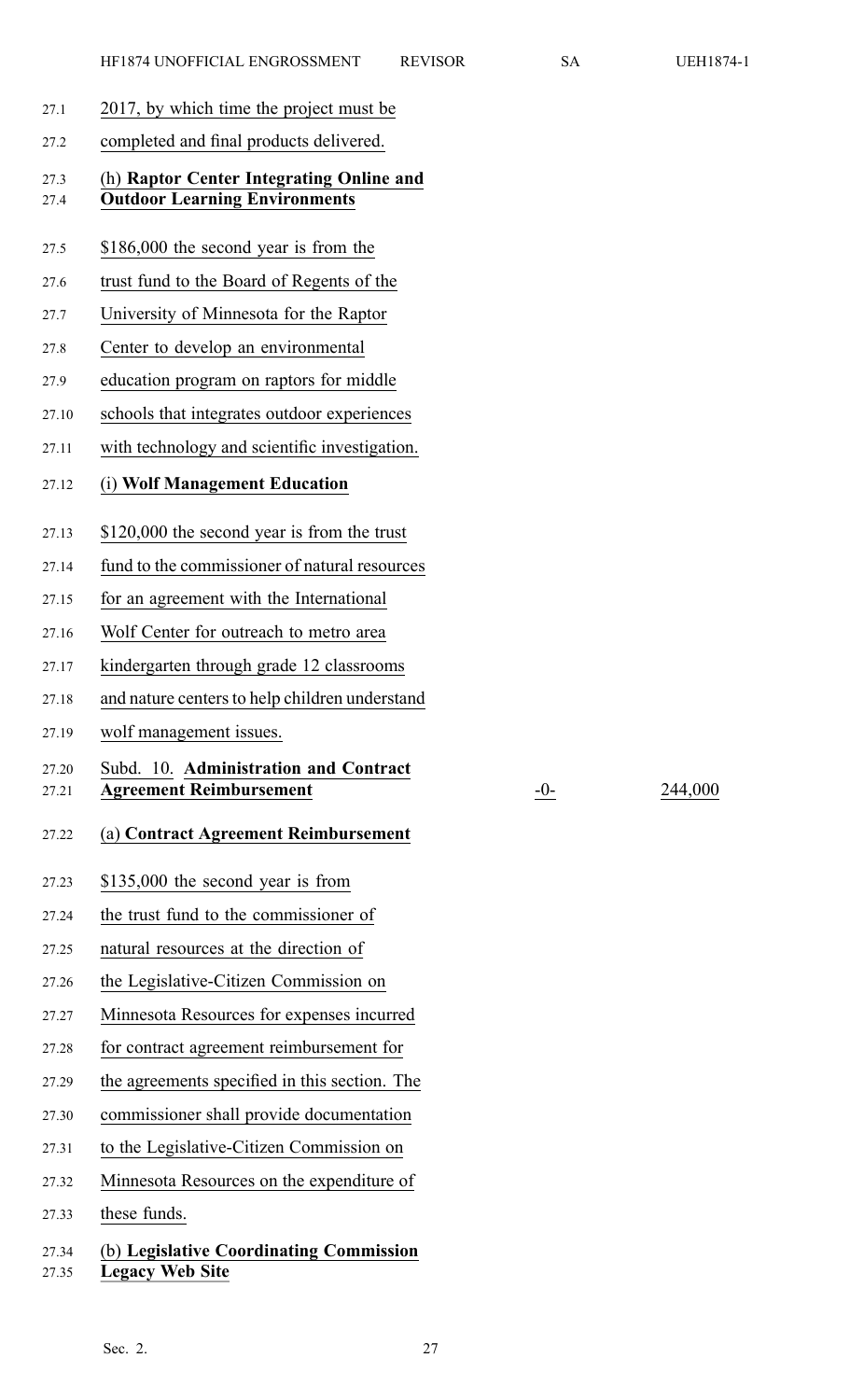| 28.1         | \$9,000 the second year is from the trust fund                              |
|--------------|-----------------------------------------------------------------------------|
| 28.2         | to the Legislative Coordinating Commission                                  |
| 28.3         | for the Web site required in Minnesota                                      |
| 28.4         | Statutes, section 3.303, subdivision 10.                                    |
| 28.5<br>28.6 | (c) Legislative-Citizen Commission on<br><b>Minnesota Resources (LCCMR)</b> |
| 28.7         | \$100,000 the second year is from the                                       |
| 28.8         | trust fund to the LCCMR for upgrade                                         |
| 28.9         | and modernization of a project records                                      |
| 28.10        | management system.                                                          |
| 28.11        | Subd. 11. Availability of Appropriations                                    |
| 28.12        | Money appropriated in this section may                                      |
| 28.13        | not be spent on activities unless they are                                  |
| 28.14        | directly related to and necessary for a specific                            |
| 28.15        | appropriation and are specified in the work                                 |
| 28.16        | plan approved by the Legislative-Citizen                                    |
| 28.17        | Commission on Minnesota Resources.                                          |
| 28.18        | Money appropriated in this section must                                     |
| 28.19        | not be spent on indirect costs or other                                     |
| 28.20        | institutional overhead charges that are                                     |
| 28.21        | not directly related to and necessary for                                   |
| 28.22        | a specific appropriation. Costs that are                                    |
| 28.23        | directly related to and necessary for an                                    |
| 28.24        | appropriation, including financial services,                                |
| 28.25        | human resources, information services, rent,                                |
| 28.26        | and utilities, are eligible only if the costs                               |
| 28.27        | can be clearly justified and individually                                   |
| 28.28        | documented specific to the appropriation's                                  |
| 28.29        | purpose and would not be generated by                                       |
| 28.30        | the recipient but for the receipt of the                                    |
| 28.31        | appropriation. No broad allocations for costs                               |
| 28.32        | in either dollars or percentages are allowed.                               |
| 28.33        | Unless otherwise provided, the amounts in                                   |
| 28.34        | this section are available until June 30, 2016,                             |
| 28.35        | when projects must be completed and final                                   |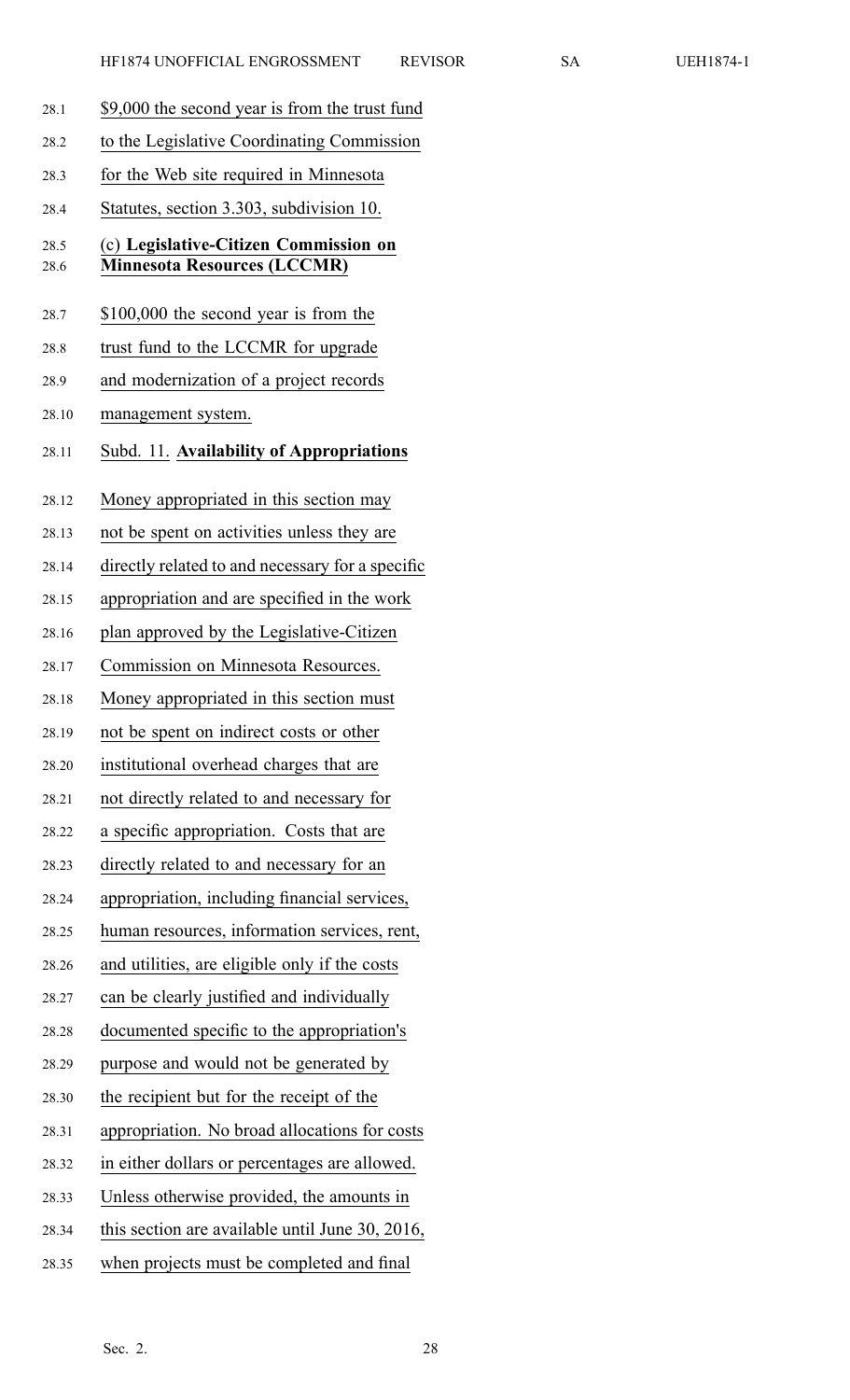| EH1874. |
|---------|
|         |

| 29.1  | products delivered. For acquisition of real      |
|-------|--------------------------------------------------|
| 29.2  | property, the appropriations in this section     |
| 29.3  | are available for an additional fiscal year if a |
| 29.4  | binding contract for acquisition of the real     |
| 29.5  | property is entered into before the original     |
| 29.6  | expiration date of the appropriation. If a       |
| 29.7  | project receives a federal grant, the time       |
| 29.8  | period of the appropriation is extended to       |
| 29.9  | equal the federal grant period.                  |
| 29.10 | Subd. 12. Data Availability Requirements         |
| 29.11 | Data collected by the projects funded under      |
| 29.12 | this section must conform to guidelines          |
| 29.13 | and standards adopted by MN.IT Services.         |
| 29.14 | Spatial data also must conform to additional     |
| 29.15 | guidelines and standards designed to support     |
| 29.16 | data coordination and distribution that have     |
| 29.17 | been published by the Minnesota Geospatial       |
| 29.18 | Information Office. Descriptions of spatial      |
| 29.19 | data must be prepared as specified in            |
| 29.20 | the state's geographic metadata guideline        |
| 29.21 | and must be submitted to the Minnesota           |
| 29.22 | Geospatial Information Office. All data must     |
| 29.23 | be accessible and free to the public unless      |
| 29.24 | made private under the Data Practices Act,       |
| 29.25 | Minnesota Statutes, chapter 13. To the extent    |
| 29.26 | practicable, summary data and results of         |
| 29.27 | projects funded under this section should        |
| 29.28 | be readily accessible on the Internet and        |
| 29.29 | identified as having received funding from       |
| 29.30 | the environment and natural resources trust      |
| 29.31 | fund.                                            |
| 29.32 | Subd. 13. Project Requirements                   |
| 29.33 | (a) As a condition of accepting an               |
| 29.34 | appropriation under this section, any agency     |
| 29.35 | or entity receiving an appropriation or a        |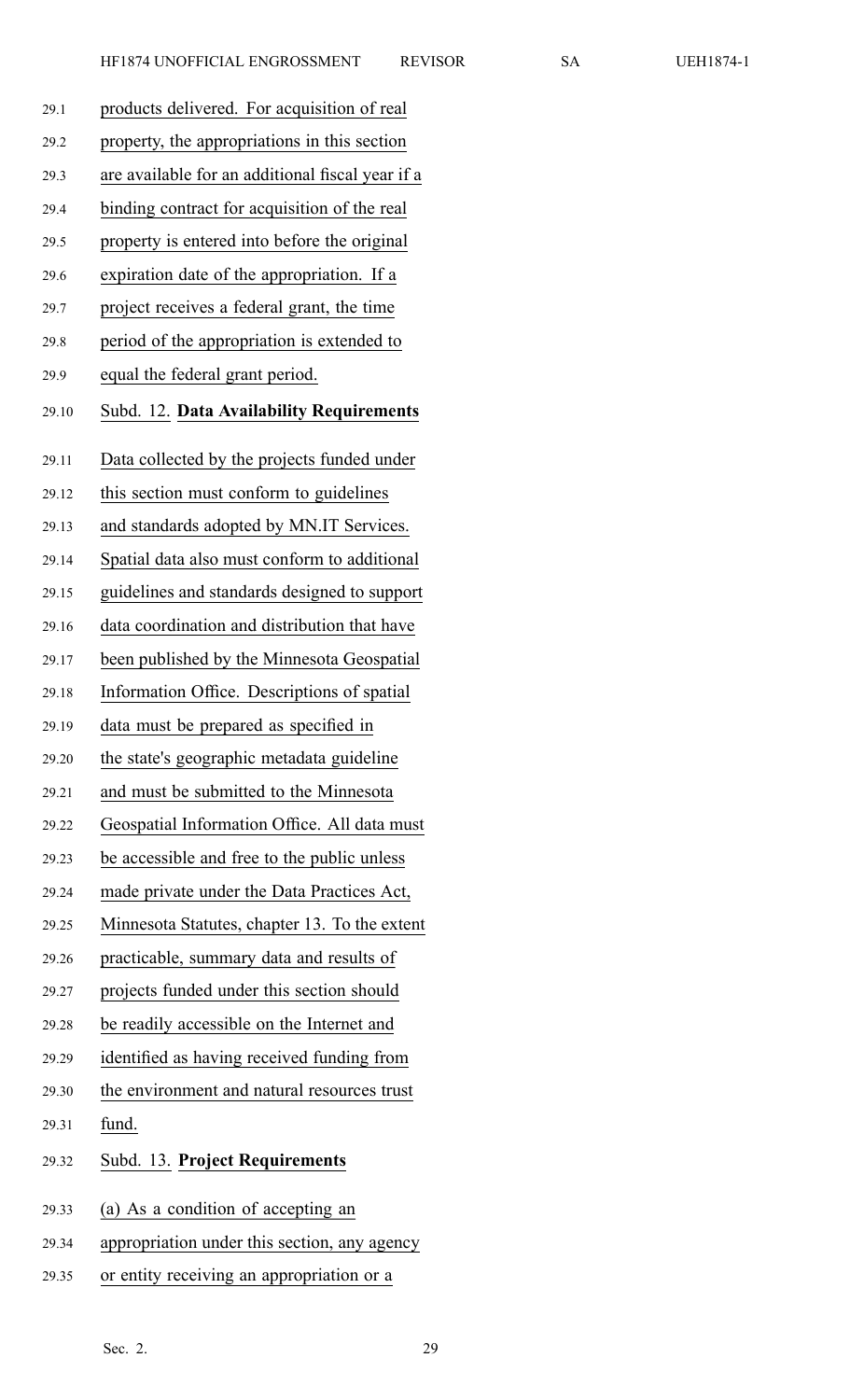| EH1874 |
|--------|
|--------|

|       | HF1874 UNOFFICIAL ENGROSSMENT                  | <b>REVISOR</b> | <b>SA</b> | <b>UEH1874-1</b> |
|-------|------------------------------------------------|----------------|-----------|------------------|
| 30.1  | party to an agreement from an appropriation    |                |           |                  |
| 30.2  | must comply with paragraphs $(b)$ to $(k)$     |                |           |                  |
| 30.3  | and Minnesota Statutes, chapter 116P, and      |                |           |                  |
| 30.4  | must submit a work plan and semiannual         |                |           |                  |
| 30.5  | progress reports in the form determined        |                |           |                  |
| 30.6  | by the Legislative-Citizen Commission on       |                |           |                  |
| 30.7  | Minnesota Resources for any project funded     |                |           |                  |
| 30.8  | in whole or in part with funds from the        |                |           |                  |
| 30.9  | appropriation. Modifications to the approved   |                |           |                  |
| 30.10 | work plan and budget expenditures shall        |                |           |                  |
| 30.11 | be made through the amendment process          |                |           |                  |
| 30.12 | established by the Legislative-Citizen         |                |           |                  |
| 30.13 | Commission on Minnesota Resources.             |                |           |                  |
| 30.14 | (b) For all restorations conducted with        |                |           |                  |
| 30.15 | money appropriated under this section,         |                |           |                  |
| 30.16 | a recipient must prepare an ecological         |                |           |                  |
| 30.17 | restoration and management plan that, to       |                |           |                  |
| 30.18 | the degree practicable, is consistent with the |                |           |                  |
| 30.19 | highest quality conservation and ecological    |                |           |                  |
| 30.20 | goals for the restoration site. Consideration  |                |           |                  |
| 30.21 | should be given to soil, geology, topography,  |                |           |                  |
| 30.22 | and other relevant factors that would provide  |                |           |                  |
| 30.23 | the best chance for long-term success of the   |                |           |                  |
| 30.24 | restoration projects. The plan must include    |                |           |                  |
| 30.25 | the proposed timetable for implementing        |                |           |                  |
| 30.26 | the restoration, including site preparation,   |                |           |                  |
| 30.27 | establishment of diverse plant species,        |                |           |                  |
| 30.28 | maintenance, and additional enhancement to     |                |           |                  |
| 30.29 | establish the restoration; identify long-term  |                |           |                  |
| 30.30 | maintenance and management needs of            |                |           |                  |
| 30.31 | the restoration and how the maintenance,       |                |           |                  |
| 30.32 | management, and enhancement will be            |                |           |                  |
| 30.33 | financed; and take advantage of the best       |                |           |                  |
| 30.34 | available science and include innovative       |                |           |                  |
| 30.35 | techniques to achieve the best restoration.    |                |           |                  |
|       |                                                |                |           |                  |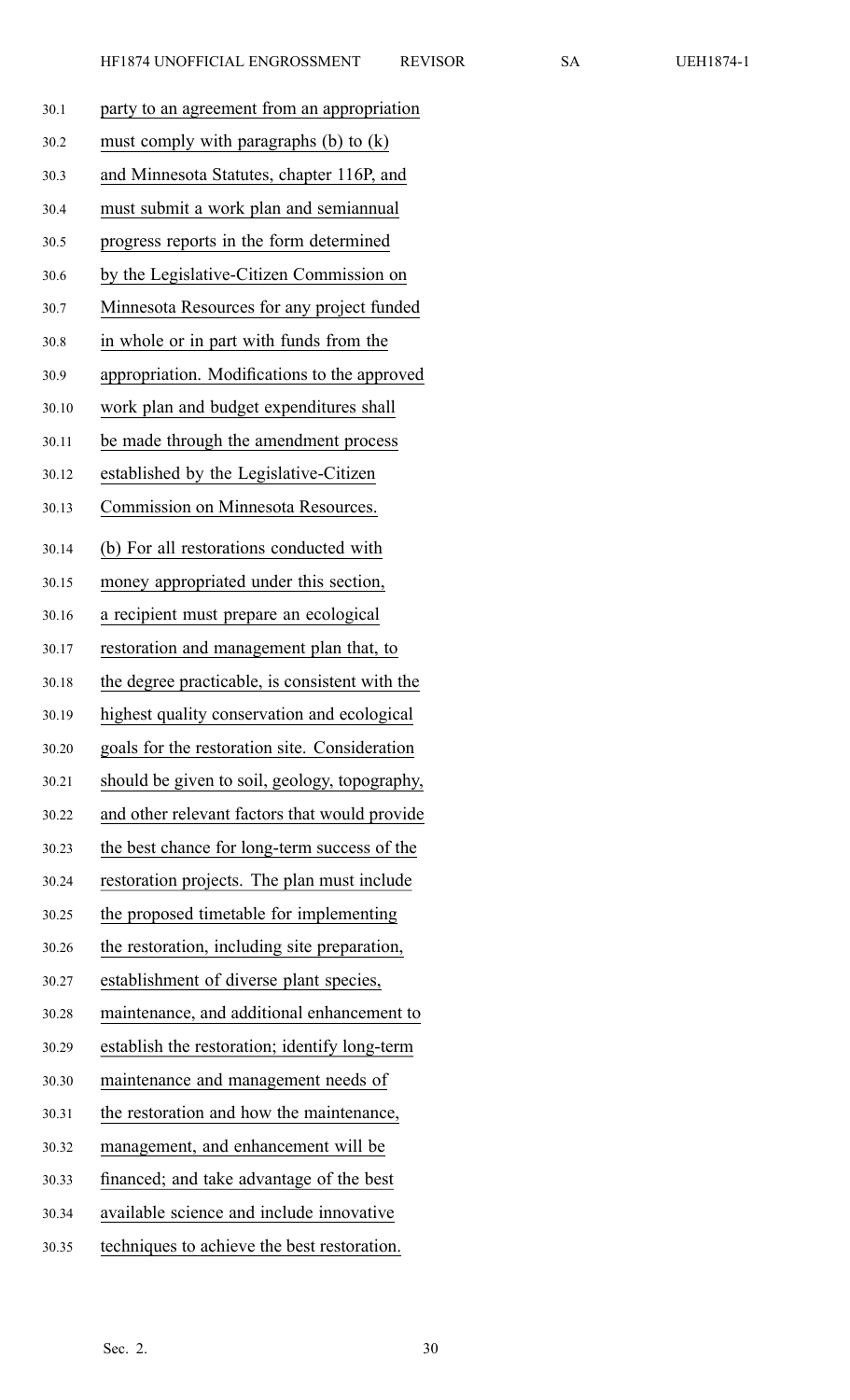| 31.1  | (c) Any entity receiving an appropriation in  |
|-------|-----------------------------------------------|
| 31.2  | this section for restoration activities must  |
| 31.3  | provide an initial restoration evaluation     |
| 31.4  | at the completion of the appropriation        |
| 31.5  | and an evaluation three years beyond the      |
| 31.6  | completion of the expenditure. Restorations   |
| 31.7  | must be evaluated relative to the stated      |
| 31.8  | goals and standards in the restoration plan,  |
| 31.9  | current science, and, when applicable, the    |
| 31.10 | Board of Water and Soil Resources' native     |
| 31.11 | vegetation establishment and enhancement      |
| 31.12 | guidelines. The evaluation shall determine    |
| 31.13 | whether the restorations are meeting planned  |
| 31.14 | goals, identify any problems with the         |
| 31.15 | implementation of the restorations, and,      |
| 31.16 | if necessary, give recommendations on         |
| 31.17 | improving restorations. The evaluation shall  |
| 31.18 | be focused on improving future restorations.  |
| 31.19 | (d) All restoration and enhancement projects  |
| 31.20 | funded with money appropriated in this        |
| 31.21 | section must be on land permanently           |
| 31.22 | protected by a conservation easement or       |
| 31.23 | public ownership.                             |
| 31.24 | (e) A recipient of money from an              |
| 31.25 | appropriation under this section must         |
| 31.26 | give consideration to contracting with        |
| 31.27 | Conservation Corps Minnesota for contract     |
| 31.28 | restoration and enhancement services.         |
| 31.29 | (f) All conservation easements acquired with  |
| 31.30 | money appropriated under this section must:   |
| 31.31 | $(1)$ be perpetual;                           |
| 31.32 | (2) specify the parties to an easement in the |
| 31.33 | easement;                                     |
| 31.34 | (3) specify all of the provisions of an       |

31.35 agreemen<sup>t</sup> that are perpetual;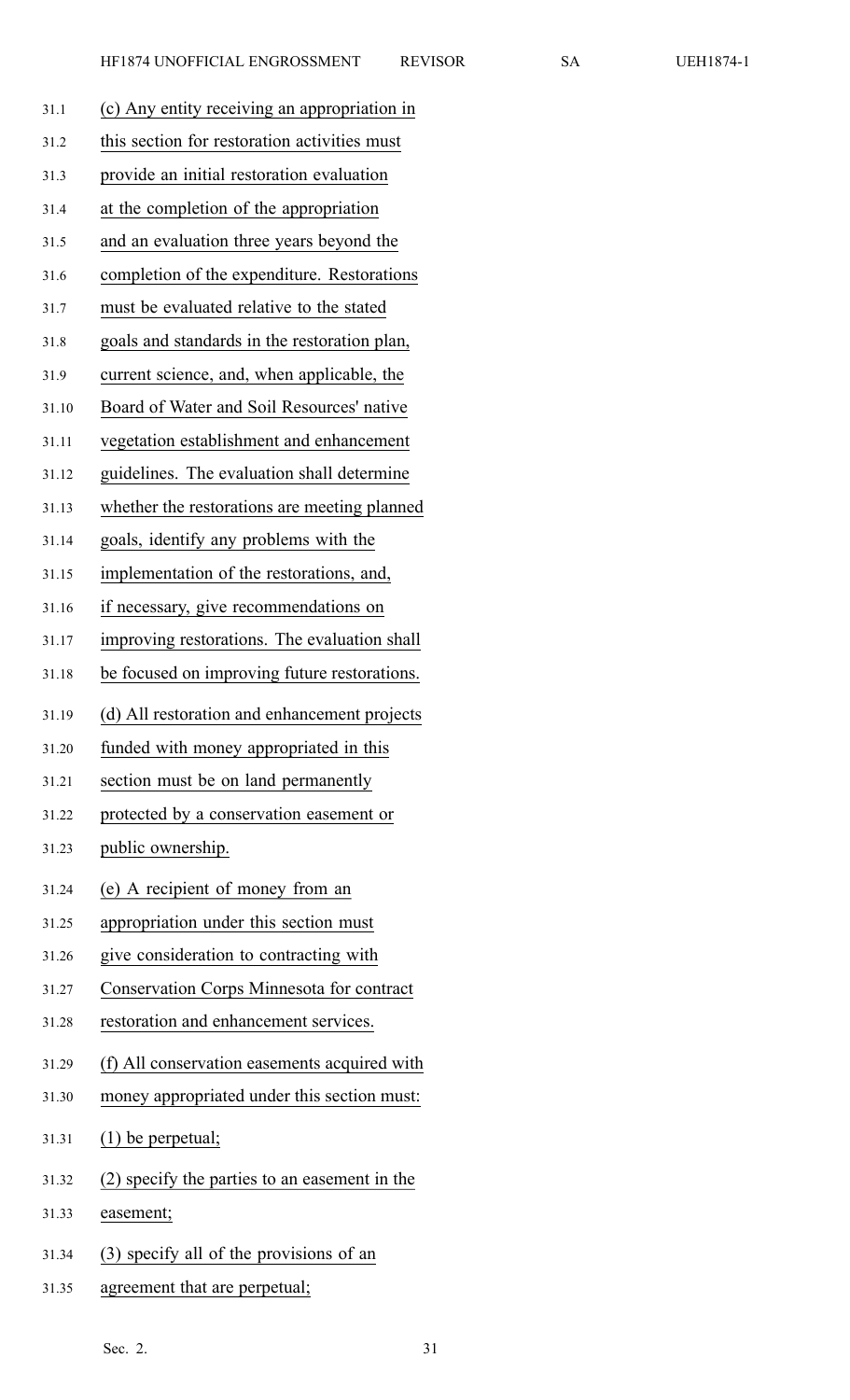| UEH1874 |  |
|---------|--|
|---------|--|

| 32.1  | (4) be sent to the Legislative-Citizen            |
|-------|---------------------------------------------------|
| 32.2  | Commission on Minnesota Resources in an           |
| 32.3  | electronic format at least ten business days      |
| 32.4  | prior to closing;                                 |
| 32.5  | (5) include a long-term monitoring and            |
| 32.6  | enforcement plan and funding for monitoring       |
| 32.7  | and enforcing the easement agreement; and         |
| 32.8  | (6) include requirements in the easement          |
| 32.9  | document to address specific groundwater          |
| 32.10 | and surface water quality protection activities   |
| 32.11 | such as keeping water on the landscape,           |
| 32.12 | reducing nutrient and contaminant loading,        |
| 32.13 | protecting groundwater, and not permitting        |
| 32.14 | artificial hydrological modifications.            |
| 32.15 | (g) For any acquisition of land or interest in    |
| 32.16 | land, a recipient of money appropriated under     |
| 32.17 | this section must give priority to high-quality   |
| 32.18 | natural resources or conservation lands that      |
| 32.19 | provide natural buffers to water resources.       |
| 32.20 | (h) For new lands acquired with money             |
| 32.21 | appropriated under this section, a recipient      |
| 32.22 | must prepare an ecological restoration            |
| 32.23 | and management plan in compliance with            |
| 32.24 | paragraph (b), including sufficient funding       |
| 32.25 | for implementation unless the work plan           |
| 32.26 | addresses why a portion of the money is           |
| 32.27 | not necessary to achieve a high-quality           |
| 32.28 | restoration.                                      |
| 32.29 | (i) To the extent an appropriation is used to     |
| 32.30 | acquire an interest in real property, a recipient |
| 32.31 | of an appropriation under this section            |
| 32.32 | must provide to the Legislative-Citizen           |
| 32.33 | Commission on Minnesota Resources and             |
| 32.34 | the commissioner of management and budget         |
| 32.35 | an analysis of increased operation and            |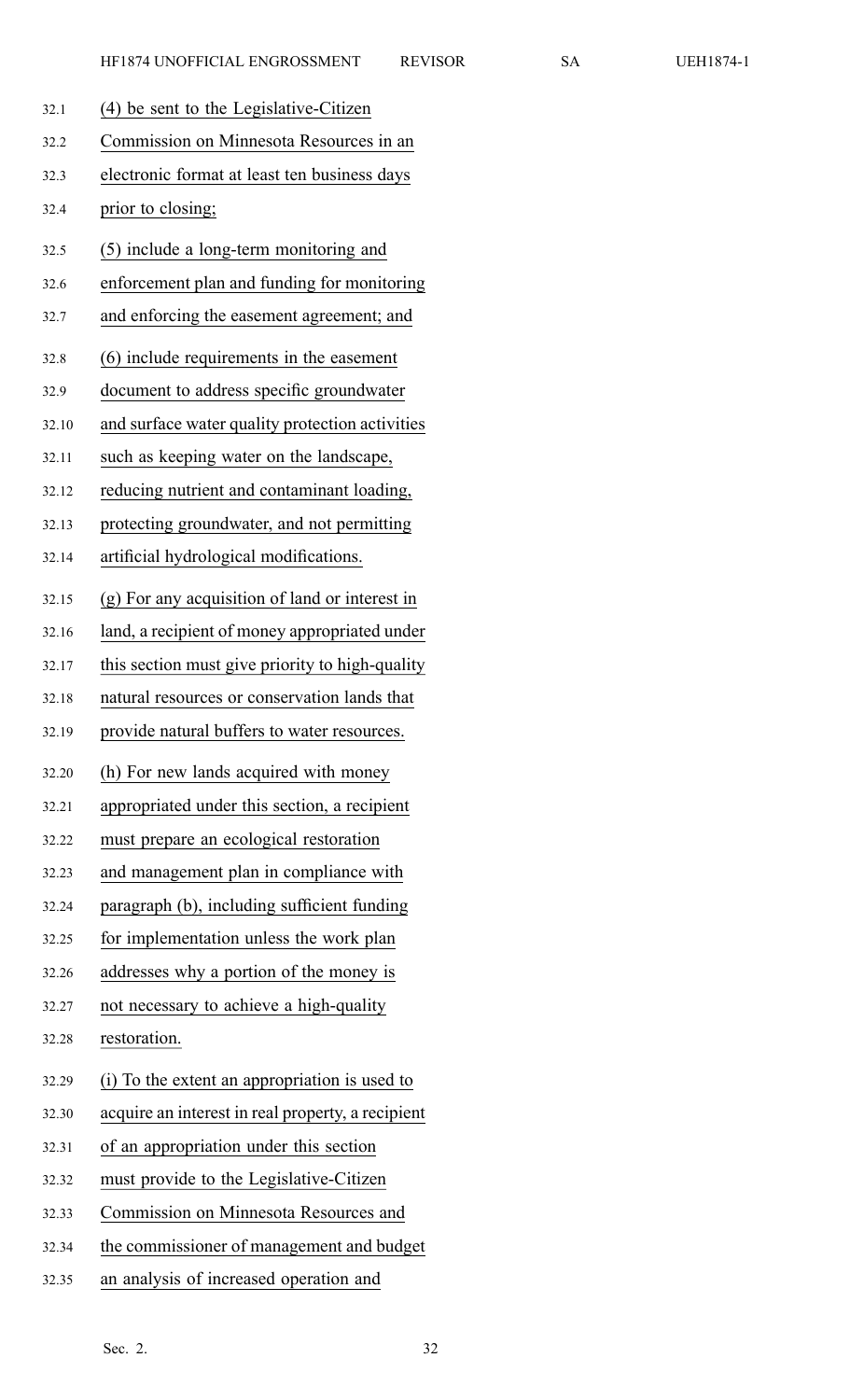| 33.1  | maintenance costs likely to be incurred by       |
|-------|--------------------------------------------------|
| 33.2  | public entities as a result of the acquisition   |
| 33.3  | and how these costs are to be paid.              |
| 33.4  | (i) To ensure public accountability for          |
| 33.5  | the use of public funds, within 60 days          |
| 33.6  | of the transaction, a recipient of money         |
| 33.7  | appropriated under this section must provide     |
| 33.8  | to the Legislative-Citizen Commission on         |
| 33.9  | Minnesota Resources documentation of the         |
| 33.10 | selection process used to identify parcels       |
| 33.11 | acquired and provide documentation of all        |
| 33.12 | related transaction costs, including but not     |
| 33.13 | limited to appraisals, legal fees, recording     |
| 33.14 | fees, commissions, other similar costs,          |
| 33.15 | and donations. This information must be          |
| 33.16 | provided for all parties involved in the         |
| 33.17 | transaction. The recipient must also report      |
| 33.18 | to the Legislative-Citizen Commission on         |
| 33.19 | Minnesota Resources any difference between       |
| 33.20 | the acquisition amount paid to the seller and    |
| 33.21 | the state-certified or state-reviewed appraisal, |
| 33.22 | if a state-certified or state-reviewed appraisal |
| 33.23 | was conducted.                                   |
| 33.24 | $(k)$ A recipient of an appropriation from       |
| 33.25 | the trust fund under this section must           |
| 33.26 | acknowledge financial support from               |
| 33.27 | the Minnesota environment and natural            |
| 33.28 | resources trust fund in project publications,    |
| 33.29 | signage, and other public communications         |
| 33.30 | and outreach related to work completed           |
| 33.31 | using the appropriation. Acknowledgement         |
| 33.32 | may occur, as appropriate, through use of        |
| 33.33 | the trust fund logo or inclusion of language     |
| 33.34 | attributing support from the trust fund. Each    |
| 33.35 | direct recipient of money appropriated in        |
| 33.36 | this section, as well as each recipient of a     |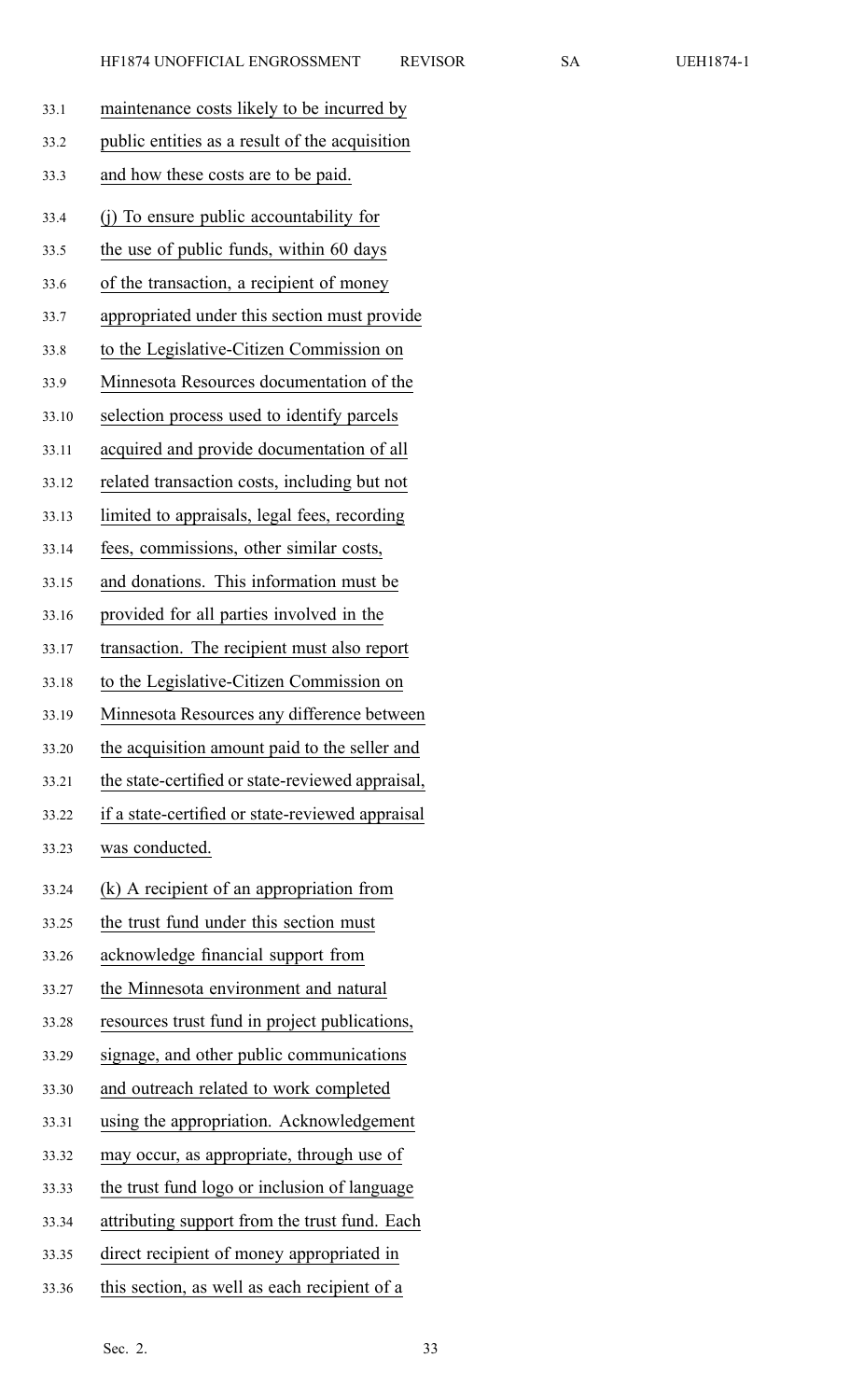| 34.1           | grant awarded pursuant to this section, must                              |
|----------------|---------------------------------------------------------------------------|
| 34.2           | satisfy all reporting and other requirements                              |
| 34.3           | incumbent upon constitutionally dedicated                                 |
| 34.4           | funding recipients as provided in Minnesota                               |
| 34.5           | Statutes, section 3.303, subdivision 10, and                              |
| 34.6           | chapter 116P.                                                             |
| 34.7<br>34.8   | Subd. 14. Payment Conditions and Capital<br><b>Equipment Expenditures</b> |
| 34.9           | (a) All agreements, grants, or contracts                                  |
| 34.10          | referred to in this section must be                                       |
| 34.11          | administered on a reimbursement basis                                     |
| 34.12          | unless otherwise provided in this section.                                |
| 34.13          | Notwithstanding Minnesota Statutes, section                               |
| 34.14          | 16A.41, expenditures made on or after                                     |
| 34.15          | July 1, 2014, or the date the work plan is                                |
| 34.16          | approved, whichever is later, are eligible for                            |
| 34.17          | reimbursement unless otherwise provided                                   |
| 34.18          | in this section. Periodic payment must be                                 |
| 34.19          | made upon receiving documentation that                                    |
| 34.20          | the deliverable items articulated in the                                  |
| 34.21          | approved work plan have been achieved,                                    |
| 34.22          | including partial achievements as evidenced                               |
| 34.23          | by approved progress reports. Reasonable                                  |
| 34.24          | amounts may be advanced to projects to                                    |
| 34.25          | accommodate cash flow needs or match                                      |
| 34.26          | federal money. The advances must be                                       |
| 34.27          | approved as part of the work plan. No                                     |
| 34.28          | expenditures for capital equipment are                                    |
| 34.29          | allowed unless expressly authorized in the                                |
| 34.30          | project work plan.                                                        |
| 34.31          | (b) Single source contracts as specified in the                           |
| 34.32          | approved work plan are allowed.                                           |
| 34.33<br>34.34 | Subd. 15. Purchase of Recycled and Recyclable<br><b>Materials</b>         |
| 34.35          | A political subdivision, public or private                                |

34.36 corporation, or other entity that receives an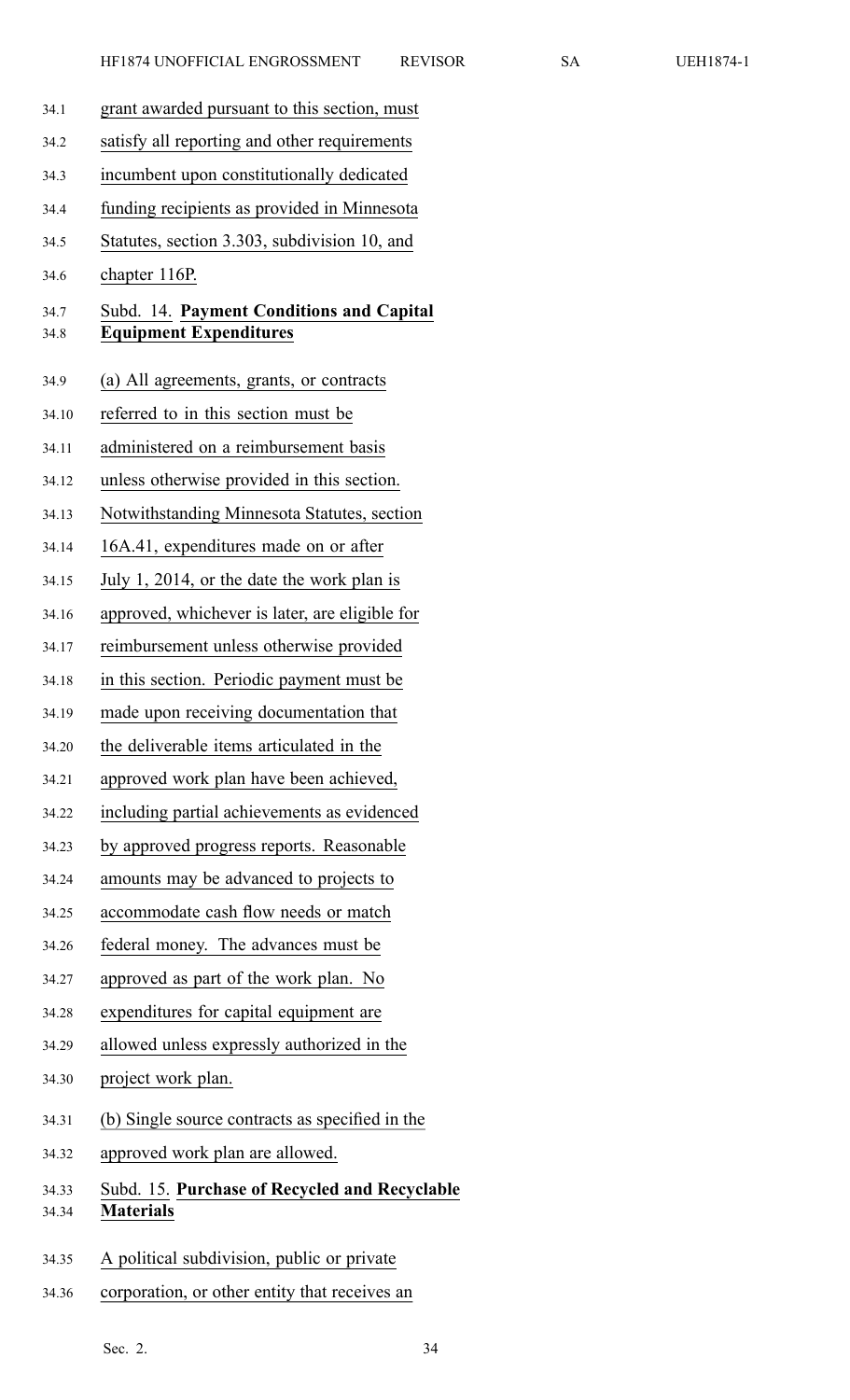| 35.1           | appropriation under this section must use the                               |
|----------------|-----------------------------------------------------------------------------|
| 35.2           | appropriation in compliance with Minnesota                                  |
| 35.3           | Statutes, section 16B.121, regarding                                        |
| 35.4           | purchase of recycled, repairable, and durable                               |
| 35.5           | materials; and Minnesota Statutes, section                                  |
| 35.6           | 16B.122, regarding purchase and use of                                      |
| 35.7           | paper stock and printing.                                                   |
| 35.8<br>35.9   | Subd. 16. Energy Conservation and<br><b>Sustainable Building Guidelines</b> |
| 35.10          | A recipient to whom an appropriation is made                                |
| 35.11          | under this section for a capital improvement                                |
| 35.12          | project must ensure that the project complies                               |
| 35.13          | with the applicable energy conservation and                                 |
| 35.14          | sustainable building guidelines and standards                               |
| 35.15          | contained in law, including Minnesota                                       |
| 35.16          | Statutes, sections 16B.325, 216C.19, and                                    |
| 35.17          | 216C.20, and rules adopted under those                                      |
| 35.18          | sections. The recipient may use the energy                                  |
| 35.19          | planning, advocacy, and State Energy Office                                 |
| 35.20          | units of the Department of Commerce to                                      |
| 35.21          | obtain information and technical assistance                                 |
| 35.22          | on energy conservation and alternative                                      |
| 35.23          | energy development relating to the planning                                 |
| 35.24          | and construction of the capital improvement                                 |
| 35.25          | project.                                                                    |
| 35.26          | Subd. 17. Accessibility                                                     |
| 35.27          | Structural and nonstructural facilities must                                |
| 35.28          | meet the design standards in the Americans                                  |
| 35.29          | with Disabilities Act (ADA) accessibility                                   |
| 35.30          | guidelines.                                                                 |
| 35.31<br>35.32 | Subd. 18. Easement Monitoring and<br><b>Enforcement Requirements</b>        |
| 35.33          | Money appropriated under this section for                                   |
| 35.34          | easement monitoring and enforcement may                                     |
| 35.35          | be spent only on activities included in an                                  |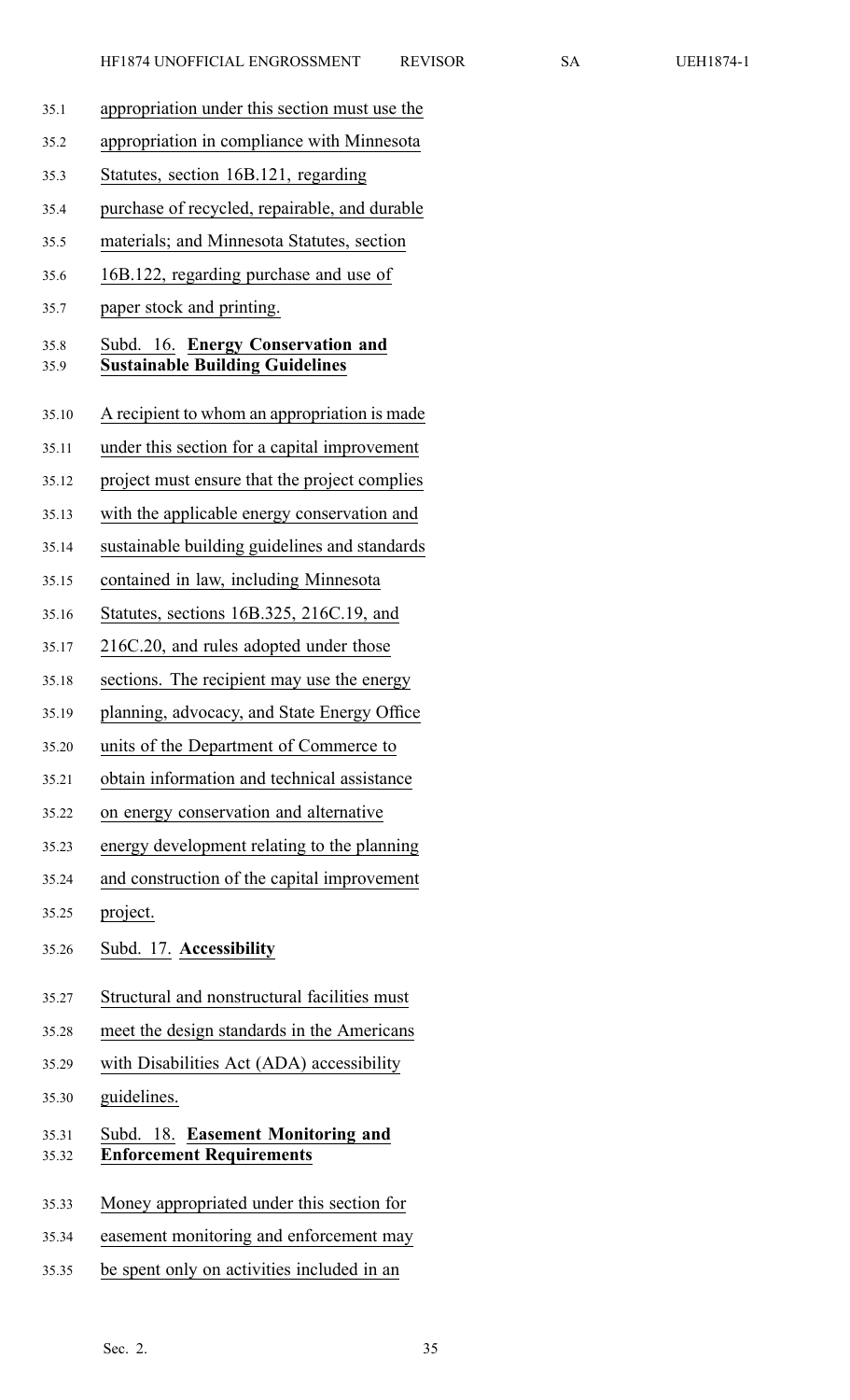| 36.1  | easement monitoring and enforcement plan          |
|-------|---------------------------------------------------|
| 36.2  | contained within the work plan. Money             |
| 36.3  | received for monitoring and enforcement,          |
| 36.4  | including earnings on the money received,         |
| 36.5  | shall be kept in a monitoring and enforcement     |
| 36.6  | fund held by the organization and dedicated       |
| 36.7  | to monitoring and enforcing conservation          |
| 36.8  | easements within Minnesota. Within 120            |
| 36.9  | days after the close of the entity's fiscal       |
| 36.10 | year, an entity receiving appropriations          |
| 36.11 | for easement monitoring and enforcement           |
| 36.12 | must provide an annual financial report           |
| 36.13 | to the Legislative-Citizen Commission on          |
| 36.14 | Minnesota Resources or its successor on the       |
| 36.15 | easement monitoring and enforcement fund          |
| 36.16 | as specified in the work plan.                    |
| 36.17 | Money appropriated under this section for         |
| 36.18 | monitoring and enforcement of easements           |
| 36.19 | and earnings on the money appropriated            |
| 36.20 | shall revert to the state if: (1) the easement    |
| 36.21 | transfers to the state; $(2)$ the holder of the   |
| 36.22 | easement fails to file an annual report and       |
| 36.23 | then fails to cure that default within 30 days    |
| 36.24 | of notification of the default by the state;      |
| 36.25 | or (3) the holder of the easement fails to        |
| 36.26 | comply with the terms of the monitoring and       |
| 36.27 | enforcement plan contained within the work        |
| 36.28 | plan and fails to cure that default within 90     |
| 36.29 | days of notification of the default by the state. |
| 36.30 | Subd. 19. Carryforward                            |
| 36.31 | (a) The availability of the appropriations for    |
| 36.32 | the following projects are extended to June       |
| 36.33 | 30, 2015:                                         |
| 36.34 | (1) Laws 2011, First Special Session              |
| 36.35 | chapter 2, article 3, section 2, subdivision      |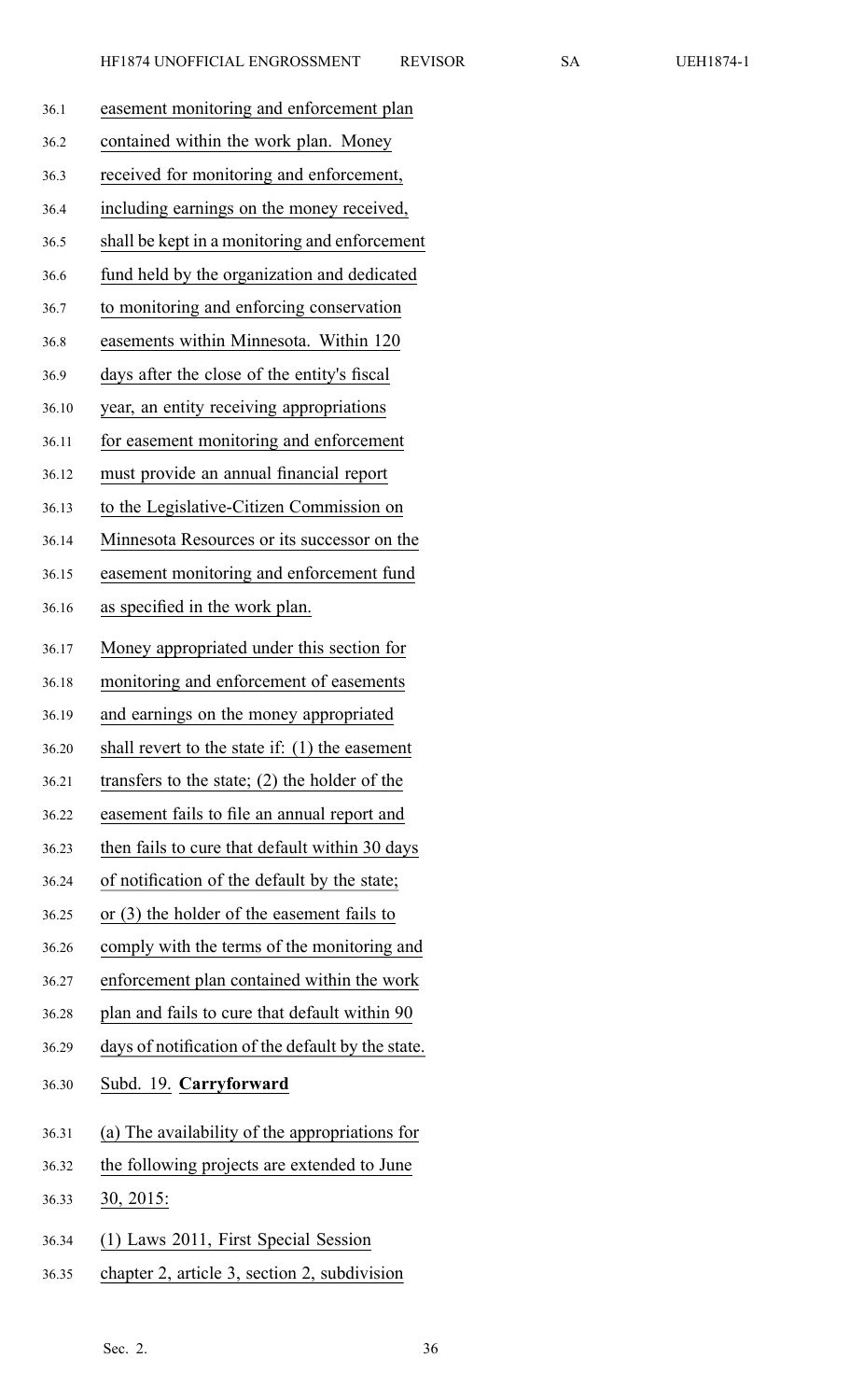- 37.1 3, paragraph (j), Information System for
- 37.2 Wildlife and Aquatic Management Areas;
- 37.3 (2) Laws 2011, First Special Session
- 37.4 chapter 2, article 3, section 2, subdivision 4,
- 37.5 paragraph (b), State Parks and Trails Land
- 37.6 Acquisition;
- 37.7 (3) Laws 2011, First Special Session
- 37.8 chapter 2, article 3, section 2, subdivision
- 37.9 4, paragraph (i), Metropolitan Conservation
- 37.10 Corridors (MeCC) Phase VI;
- 37.11 (4) Laws 2011, First Special Session
- 37.12 chapter 2, article 3, section 2, subdivision 6,
- 37.13 paragraph (c), Evaluation of Switchgrass as
- 37.14 Biofuel Crop;
- 37.15 (5) Laws 2011, First Special Session
- 37.16 chapter 2, article 3, section 2, subdivision
- 37.17 4, paragraph (d), Regional Park, Trail, and
- 37.18 Connections Acquisition and Development
- 37.19 Grants;
- 37.20 (6) Laws 2011, First Special Session
- 37.21 chapter 2, article 3, section 2, subdivision
- 37.22 4, paragraph (g), Minnesota River Valley
- 37.23 Green Corridor Scientific and Natural Area
- 37.24 Acquisition;
- 37.25 (7) Laws 2011, First Special Session
- 37.26 chapter 2, article 3, section 2, subdivision
- 37.27 4, paragraph (q), Restoration Strategies for
- 37.28 Ditched Peatland and Scientific and Natural
- 37.29 Areas;
- 37.30 (8) Laws 2011, First Special Session
- 37.31 chapter 2, article 3, section 2, subdivision
- 37.32 6, paragraph (a), Improved Detection of
- 37.33 Harmful Microbes in Ballast Water;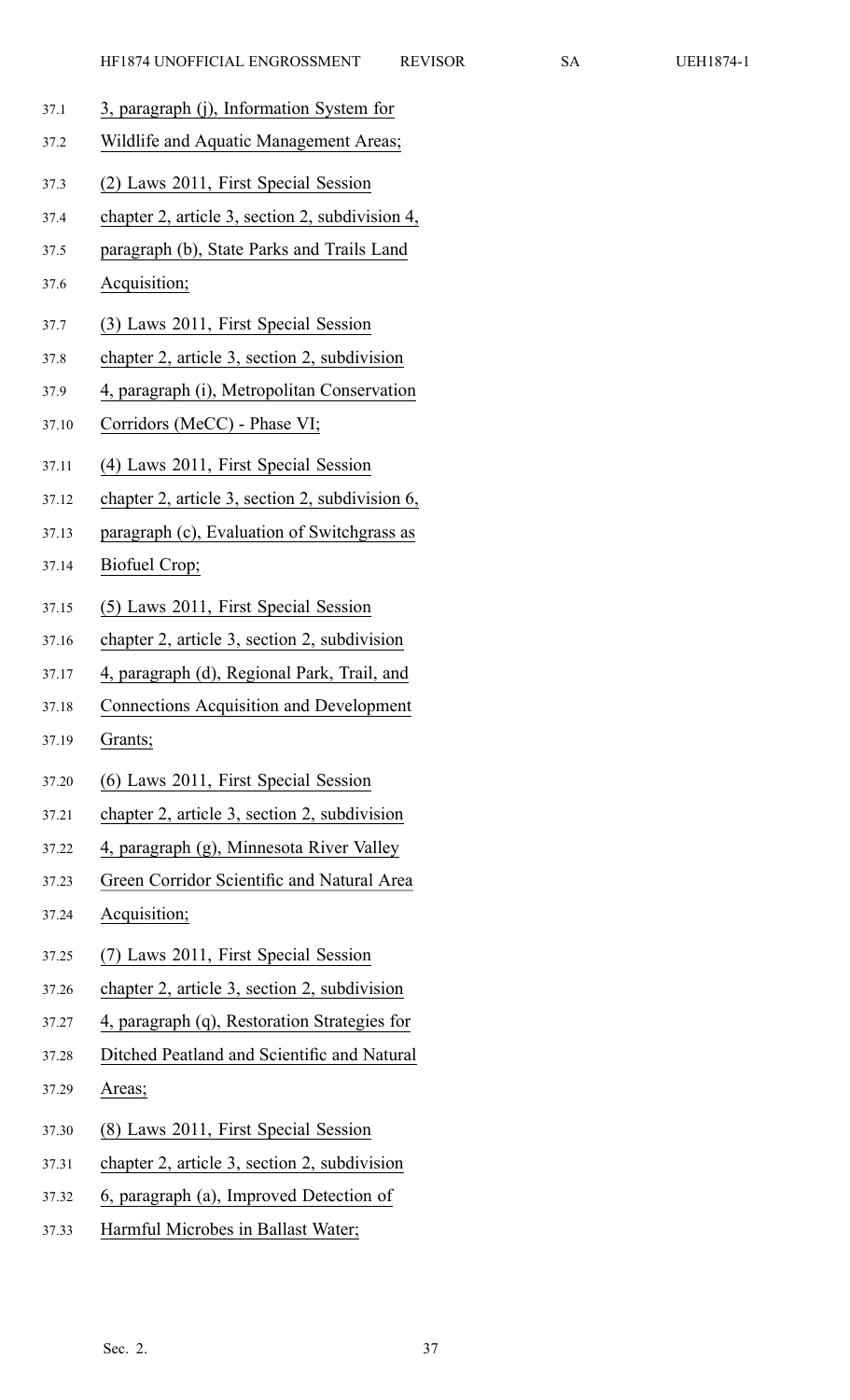- 38.1 (9) Laws 2011, First Special Session
- 38.2 chapter 2, article 3, section 2, subdivision
- 38.3 8, paragraph (b), Minnesota Junior Master
- 38.4 Naturalist Program; and
- 38.5 (10) Laws 2010, chapter 362, section 2,
- 38.6 subdivision 5, paragraph (d), Agricultural
- 38.7 and Urban Runoff Water Quality Treatment
- 38.8 Analysis.
- 38.9 (b) The availability of the appropriations for
- 38.10 the following project is extended to June
- 38.11 30, 2017: Laws 2013, chapter 52, section
- 38.12 2, subdivision 6, paragraph (g), Controlling
- 38.13 Terrestrial Invasive Plants with Grazing
- 38.14 Animals.

38.15 Sec. 3. Minnesota Statutes 2013 Supplement, section 116P.17, is amended to read:

- 38.16 **116P.17 ACQUISITION OF LANDS OR INTEREST IN LANDS;**
- 38.17 **COMMISSIONER APPROVAL.**

38.18 Subdivision 1. **Commissioner approval.** (a) A recipient of an appropriation from 38.19 the trust fund who acquires an interest in real property must receive written approval from 38.20 the commissioner of natural resources prior to the acquisition, if the interest is acquired 38.21 in whole or in par<sup>t</sup> with the appropriation. A recipient must reques<sup>t</sup> the commissioner's 38.22 approval at least ten business days before the proposed acquisition. When <sup>a</sup> recipient 38.23 requests approval under this subdivision, the recipient must simultaneously submit the 38.24 same information to the commission. Conservation easements to be held by the Board of 38.25 Water and Soil Resources and acquisitions specifically identified in appropriation laws are 38.26 not subject to commissioner approval under this section.

38.27 (b) The commissioner shall approve acquisitions under this section only when the 38.28 interest in real property:

- 38.29 (1) is identified as <sup>a</sup> high priority by the commissioner and meets the objectives and 38.30 criteria identified in the applicable acquisition plan for the intended managemen<sup>t</sup> status 38.31 of the property; or
- 38.32 (2) is otherwise identified by the commissioner as <sup>a</sup> priority for state financing. 38.33 Subd. 2. **Value assessment.** At least ten business days prior to acquiring an interest 38.34 in real property with an appropriation from the trust fund, <sup>a</sup> recipient of an appropriation